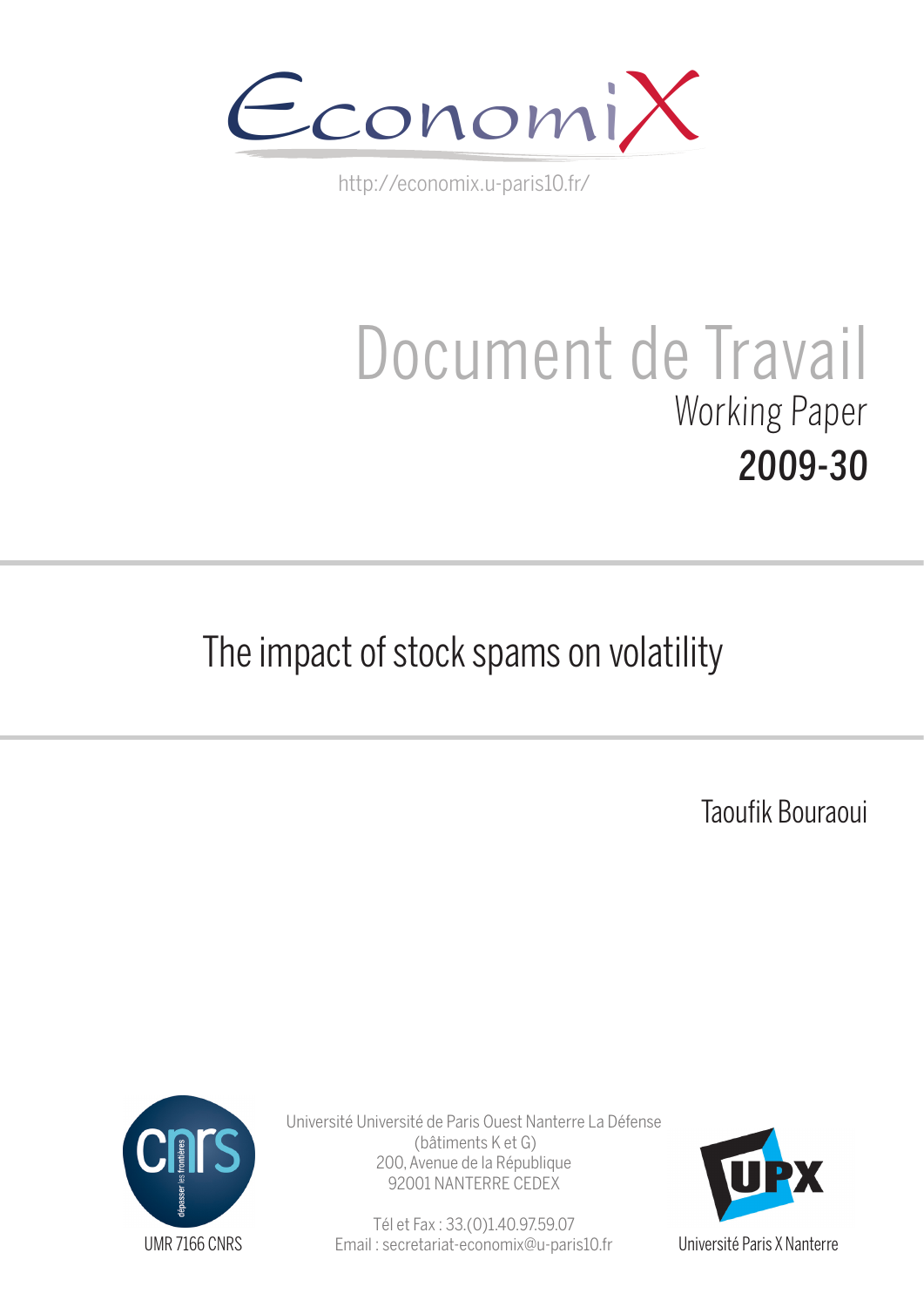## **The impact of stock spams on volatility**

Taoufik BOURAOUI<sup>\*</sup>

## **Abstract**

 $\overline{a}$ 

This paper is dedicated to study the impact of stock spams through the analysis of the variations of volatility. We use the methodology of event studies on a sample of hundred ten firms.

The results show positive and significant changes in volatility during 12 days of the event window; a widening of the variation [lowest price - highest price] was noticed following the consignment of messages by the spammers. The sending of stock spams affected the behaviour of investors, indicating thus that the spamming activity is a lucrative business.

**Keywords**: stock spam, event studies, volatility, penny stock **JEL classification**: G14, D84, C12

<sup>♣</sup> EconomiX, Bât G, Bureau 610C, Paris X Nanterre University, 200 Avenue de la République 92000 Nanterre. E-mail : t.bouraoui@u-paris10.fr , taoufik\_bouraoui@yahoo.fr Tél. : 00331 40 97 77 88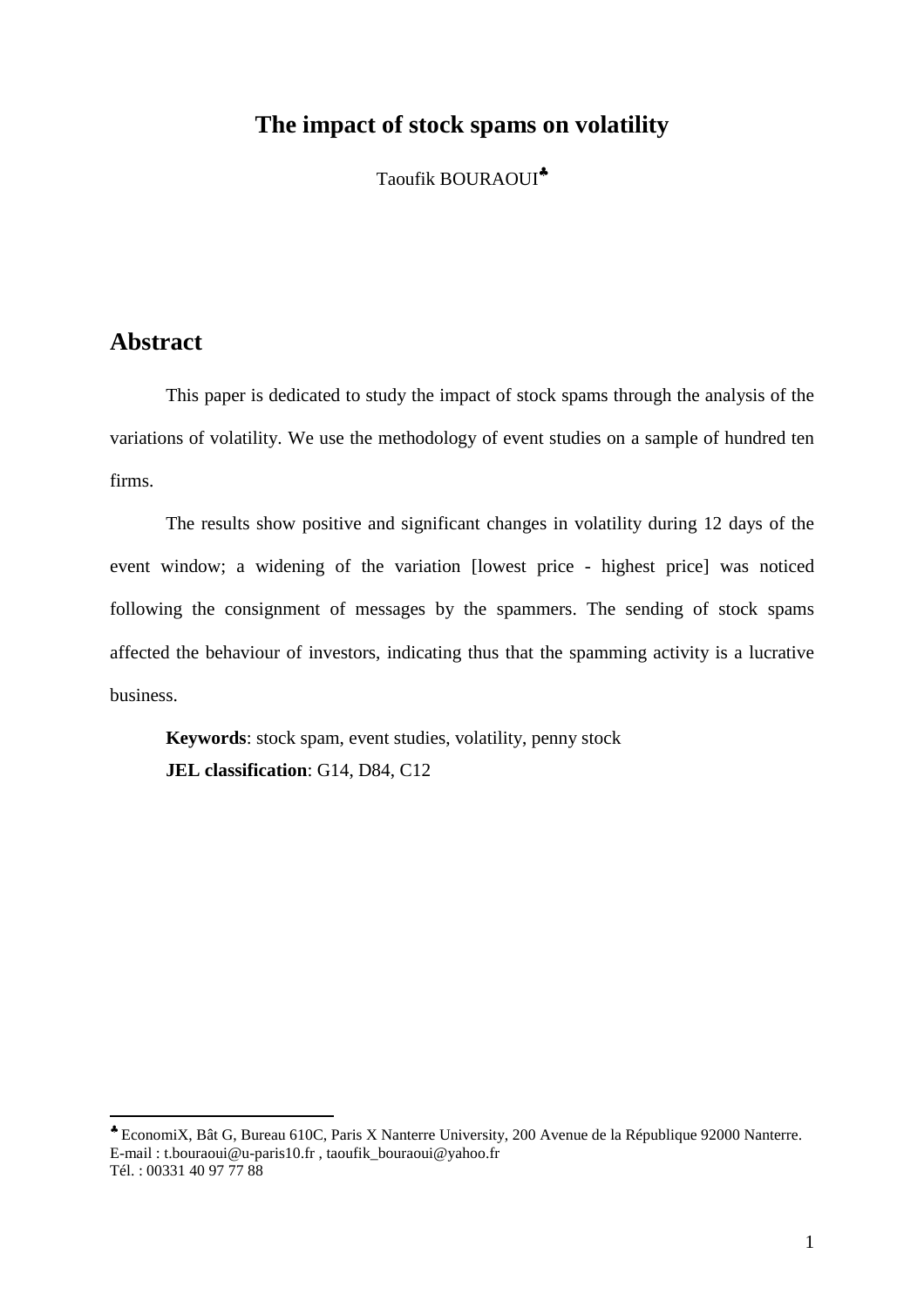## **I. Introduction**

Spam is not only a means used to send massively unsolicited advertising messages. Hackers, now, use this practice to influence stock prices and push up the values of certain securities. The spammer launches a campaign to promote the stocks of a society by sending emails massively: he purchases stocks of a society for which the price is low, sends spams to artificially increase the stock value and then resells them with profit. The stock spam targets securities whose share price is relatively low; the targeted society generally is not conscious of the abusive use of its mark or its social denomination in the spams for speculative purpose.

Stock spams are increasing on Internet. So, it's interesting to wonder whether this phenomenon affect really the volatility of prices. To do this, we are going to use the event studies methodology. It is a method which allows analysing the reactions of market to a given event. Since Fama, Fisher, Jensen and Roll (1969), event studies have become a reference method in finance. Today, this methodology is fluently applied to test the informational impact of different events, notably the announcements of alliances or mergers and acquisitions [Hubler and Meschi (2000), Guards (2003), Woolridge and Snow (1990)], announcements of annual earnings [Mignon, Lardic (2003)], stock repurchase [Mai, Tchemeni (2000)], etc…

In this work, the event is stock spams. To our knowledge, only three studies are available on this topic: Bohme and Holz (2006), Frieder and Zitterain (2007) and Hanke and Hauser (2008). Bohme and Holz (2006) and Frieder and Zitterain (2007) were interested in studying the impact on volumes and returns. Whereas, in the study of Hanke and Hauser (2008), the authors highlight the impact on volatility, but by using a panel regression.

Our main contribution in this paper is threefold. Firstly, we study the impact on volatility while using the event studies methodology. Secondly, we take into account the assumptions associated with the implementation of the method of event studies which are not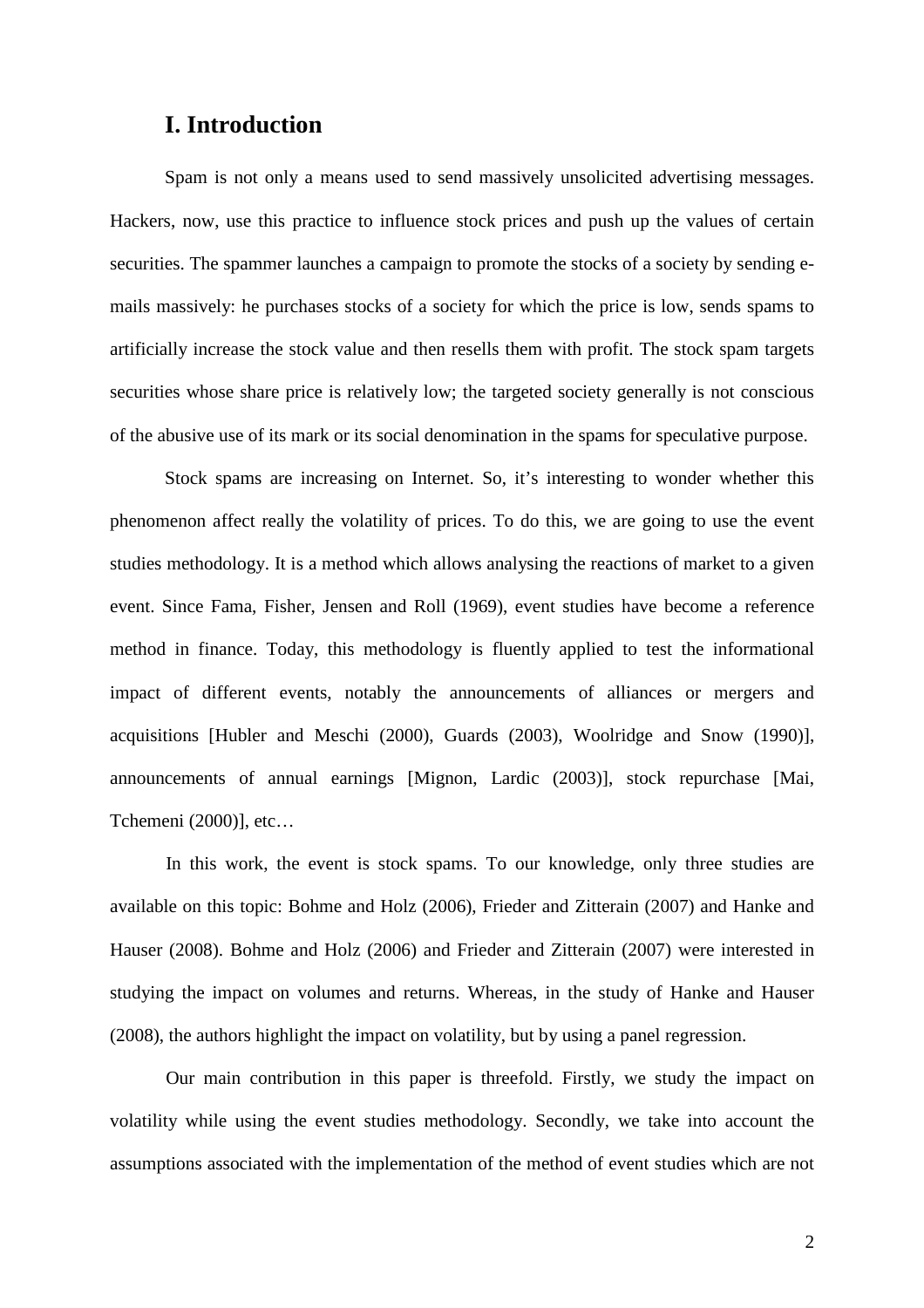always verified empirically, such as normality, independence and homogeneity of variances between securities, and stability of variance over time. Thirdly, we employ an updated database which contains firms recently targeted by the campaigns of spam in order to know if spammers always succeed in affecting the behaviour of investors.

The impact of the occurrence of new information on the price of financial assets has already been the subject of considerable attention for more than forty years. However, the effect of financial informations on the second moment of the conditional distribution of returns (volatility) is very little approached.

The purpose of this paper is to provide an answer to the following question: does stock spam have a significant effect on volatility? If so, does it increase the volatility or decreases it? To this end, this article unfolds as follows. Section II examines the origin as well as the working of stock spams. In section III, we present the methodology of event studies. In the fourth section, we set our data. Empirical results are reported and discussed in section V. Finally, section VI concludes.

## **II. Stock Spams**

Since the existence of Word Wide Web, resources are democratized and the flow of information circulating on the networks has been increasing. However, the content of information didn't always evolve in the right sense and various people understood quickly how to use these resources abusively.

The spams, called as spamming or mail-rubbish, are used to designate the nonsolicited electronic mails having an advertising character. This expression comes from a Monty Python's sketch (name of troop of English comedies) in which the word spam (contraction of "spice ham", English brand of sausage) is repeated constantly in order to incite the listeners to become consumers. The first goal of spam is to make advertisement at low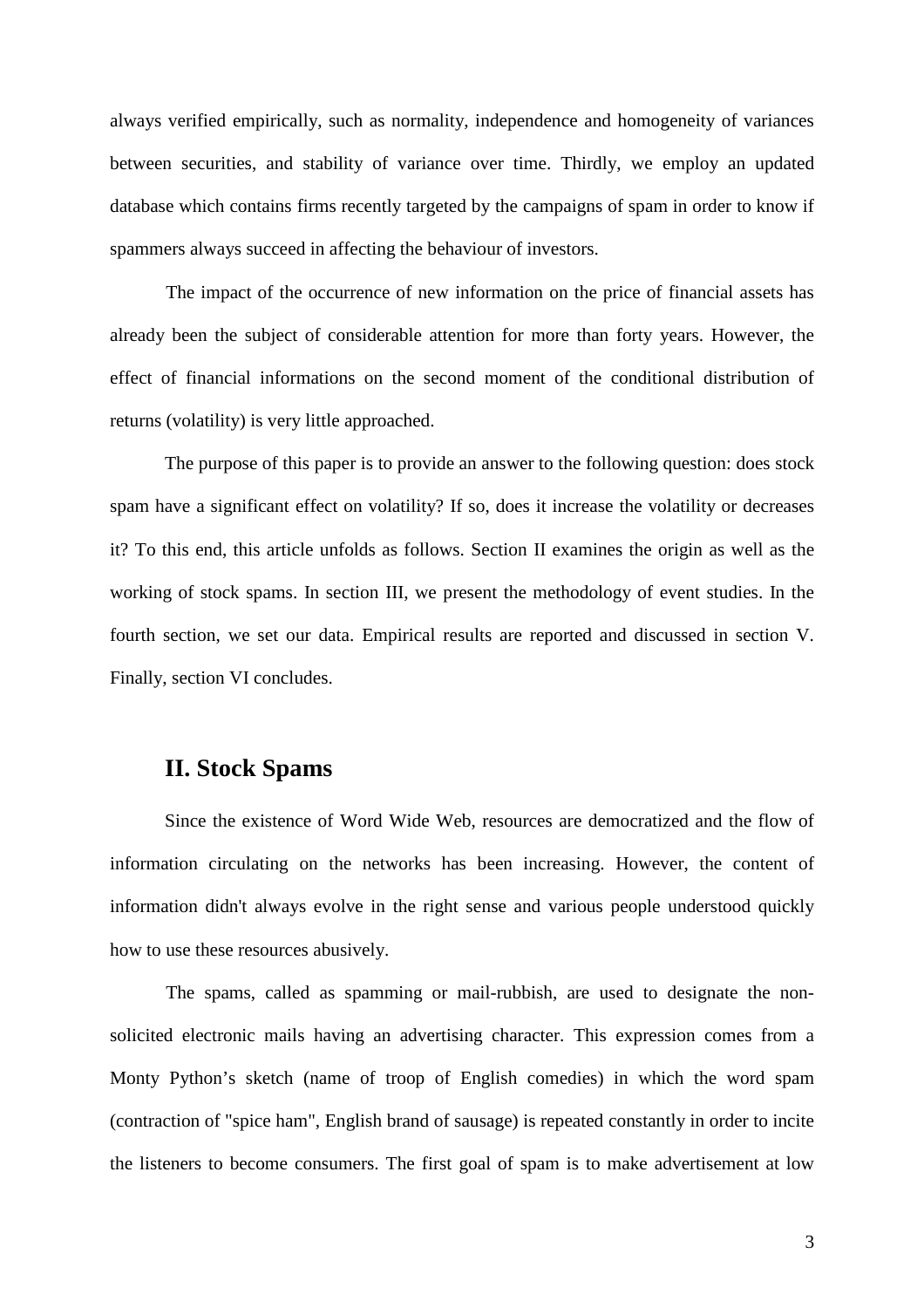cost by massive dispatches of electronic messages. Frieder and Zittrain (2007) note that this curse represents more than 65% of e-mail traffic.

The National Commission of Computer science and Freedom of France performed a study in which it tried to classify spams according to two different classifications: the first one according to the target: it found that 85 % of spams aim at individuals, while 15 % only are intended for firms. The second classification is according to the language in which spams are written: 84.8% of spams are written in English against only 8% in Asian and 7% in French origin. The proportion of spams in other languages is negligible. Later, spams written in English were classified according to several themes; and it proved that messages advertising stock exchange and financial products occupy the second place with a percentage of 40% behind messages with pornographic character or proposing formulas of meeting that reach 42%. In the same context, Sophos, a specialist in protection of corporations against spams, established a classification of twelve main issuing countries of spams between July 2006 and October 2006. The table 1 reveals the important place occupied by USA with a percentage of 21,6%, practically twice of China which follows with only 13,4%. The complete list of the twelve countries is the following: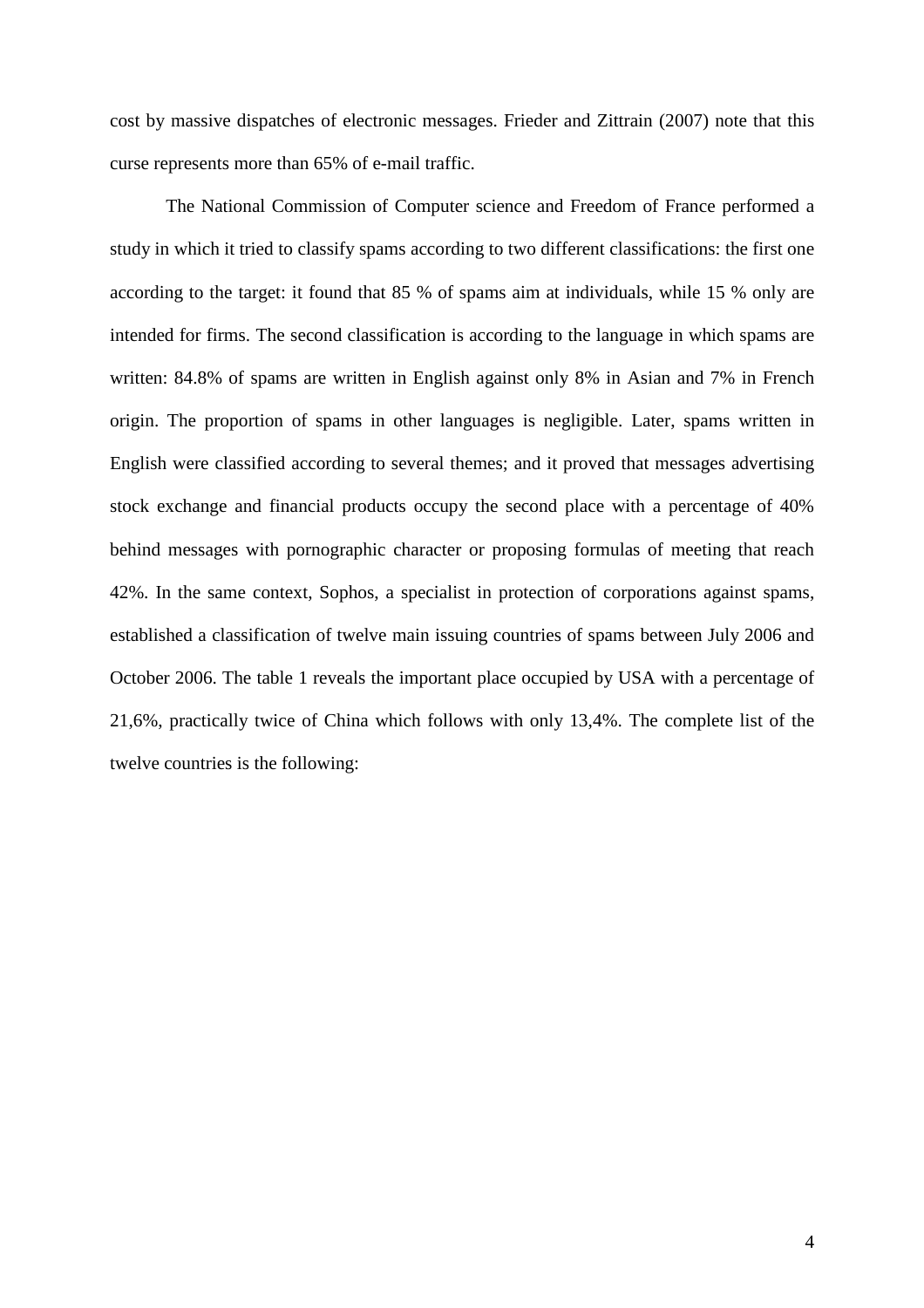| Rank           | Country             | Percentage                   |
|----------------|---------------------|------------------------------|
| $\mathbf{1}$   | <b>USA</b>          | 21.6%                        |
| $\overline{2}$ | China (& Hong Kong) | 13.4 %                       |
| 3              | France              | 6.3 %                        |
| 3              | South Korea         | 6.3 %                        |
| 5              | Spain               | 5.8%                         |
| 6              | Poland              | 4.8%                         |
| 7              | <b>Brazil</b>       | 4.7 %                        |
| 8              | Italy               | 4.3 %                        |
| 9              | Germany             | 3.0%                         |
| 10             | Taiwan              | 2.0%                         |
| 11             | Israël              | 1.8%                         |
| 12             | Japan               | 1.7 %                        |
|                | Other countries     | 24.3 %                       |
|                |                     | Source : Sophos <sup>1</sup> |

#### Table 1: The main issuing countries of spams

The spread of wrong information about stock exchange is an efficient means to act on the value of securities for dishonest aims of speculation, and with the development of Internet, it becomes simple and easy to reach a big number of investors.

Stock spams are based on a simple principle; the spammer starts by buying gradually a big number of stocks. Then, he sends false information about the share prices by mail in order to encourage potential investors on a bad way. Unfortunately, investors believe in such information and buy securities with significant amounts. As a result, brutal increases in share prices take place. Finally, the dishonest speculator, the originator of all these activities, sells stocks at higher prices. The following figure illustrates an example of a stock spam encouraging investors to buy securities of Diamond Film, a company specializing in environmental protection in Canada.

 1 http://www.sophos.fr/pressoffice/news/articles/2006/11/dirtydozq306.html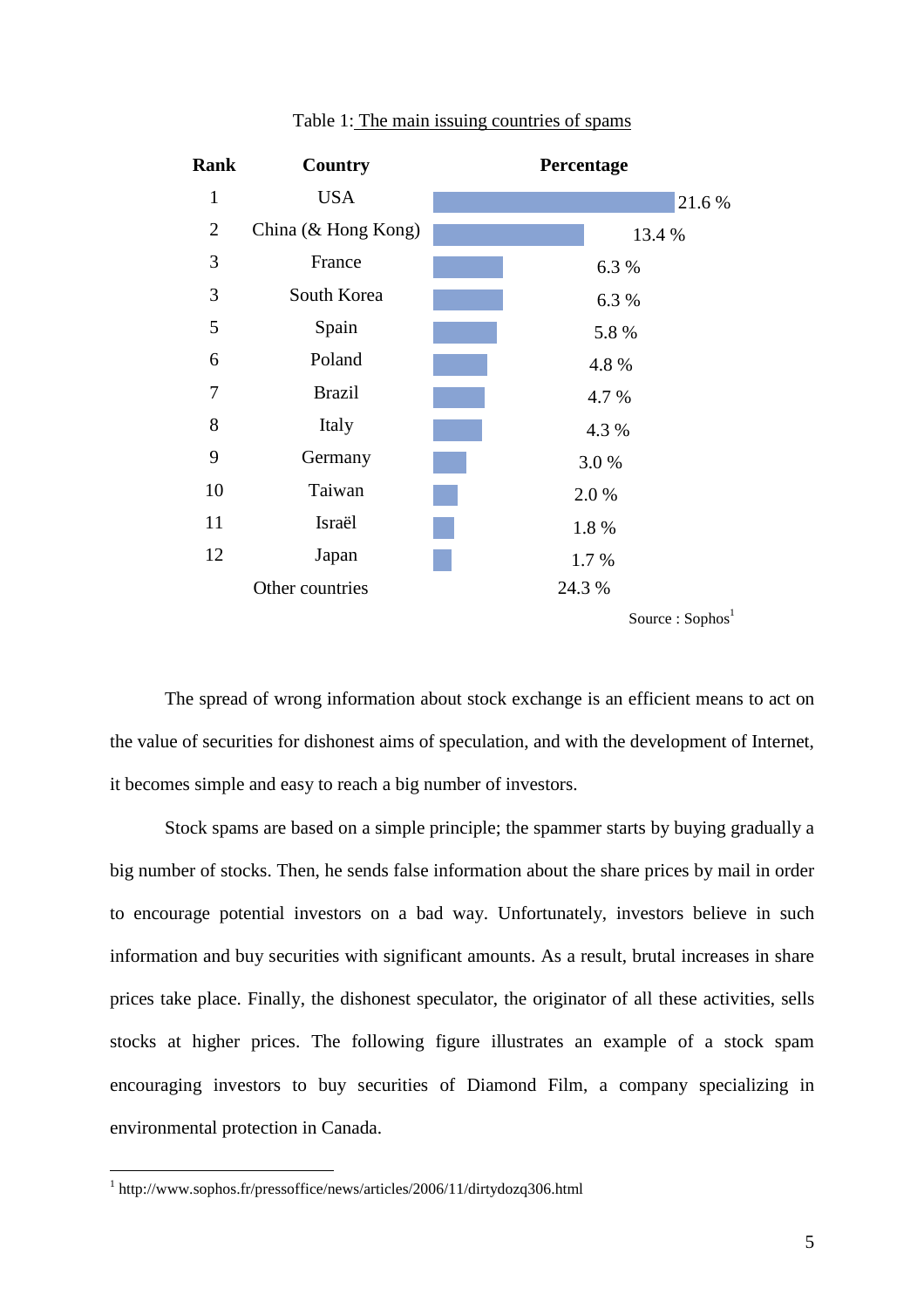#### Figure 1: Example of stock spam



Bohme and Holz (2006) studied the impact of stock spams on financial market between November 2004 and February 2006. On the basis of 7606 messages, 111 stocks have been targeted. They used a multiple regression model and found that the volume on a stock exchange security mentioned in a spam increased 215.2% on average. This number falls to 154.1% when the message is transmitted before the opening hours of the market. The impact on returns was also studied; by implementing the methodology of event studies, they note that prices climb of +1,7% the first day of the campaign. Frieder and Zittrain (2007) led the same type of survey for the period of January 2004 until July 2005; they showed that a spammer makes in two days a medium benefit of 4,9 % of the share value, while the investor sees his investment, in two days, falling of 8 %. They also noted an increase of volumes and positive returns of the stocks touched by spams. Similarly, Hanke and Hauser (2008) were also interested in studying the effect of stock spams on return, volatility and turnover. They

 $\overline{a}$ 

 $2 \text{ http://www.infos-du-net.com/image/Span-image,} 0101-5735-712---jpg-.html#$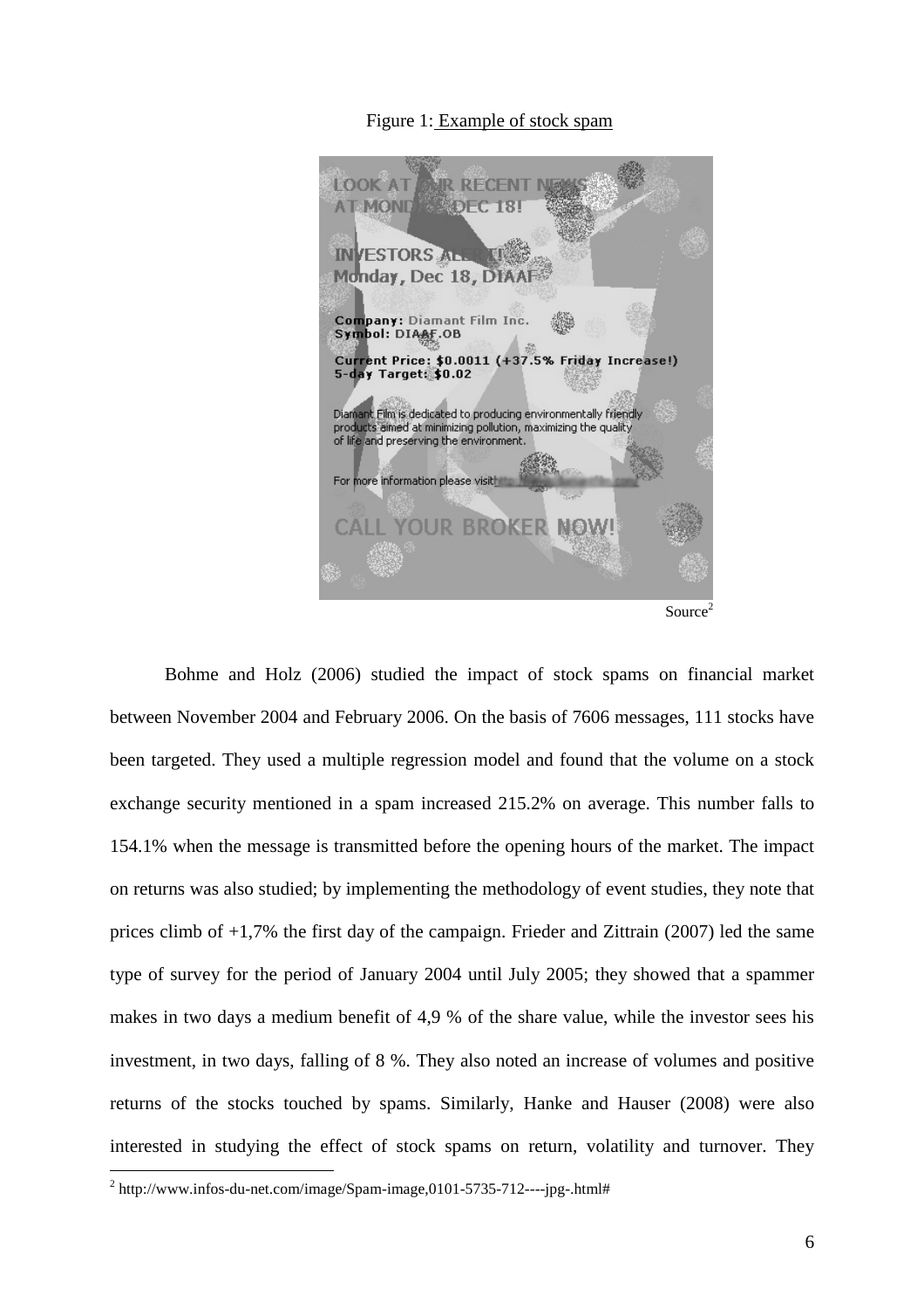constituted a sample of 235 firms that were the subject of spam during 2005. Besides the presence of significant and positive impact on all the three variables during the first day of the event, the authors emphasize two results. Firstly, they show that lack of liquidity has a strong link with the presence of impact; more the stock is illiquid, more the impact observed is important. Secondly, they find that repeated spamming on successive days generates an additional demand on behalf of investors for targeted securities.

This leads us to conclude that spams can affect and mark the presence of an abnormal activity on market. In order to study the impact on volatility, we implement the event studies methodology.

## **III. Methodology of event studies**

Event studies enable to measure the informative relevance of an event, notably the analysis of the behaviour of share prices at the arrival of information. They are based on the idea according to which financial markets react immediately to new information susceptible to affect the future profitability of the society. [Hubler and Meschi (2000)]. Empirically, an event study consists in determining an abnormal volatility at the date of announcement of the event. This abnormal volatility is interpreted as the measurement of the impact of the event on share prices.

Mackinlay (1997) identifies seven stages for the implementation of this methodology.

#### **III.1 Stage 1: Definition of the event**

The first stage of an event study consists in defining the event and identifying the period during which this event will be studied, called « event window » or « period of test ». In this paper, as mentioned in the introduction, the event is stock spams. Regarding the event window, and unlike others papers which take a period of test centred around the date of event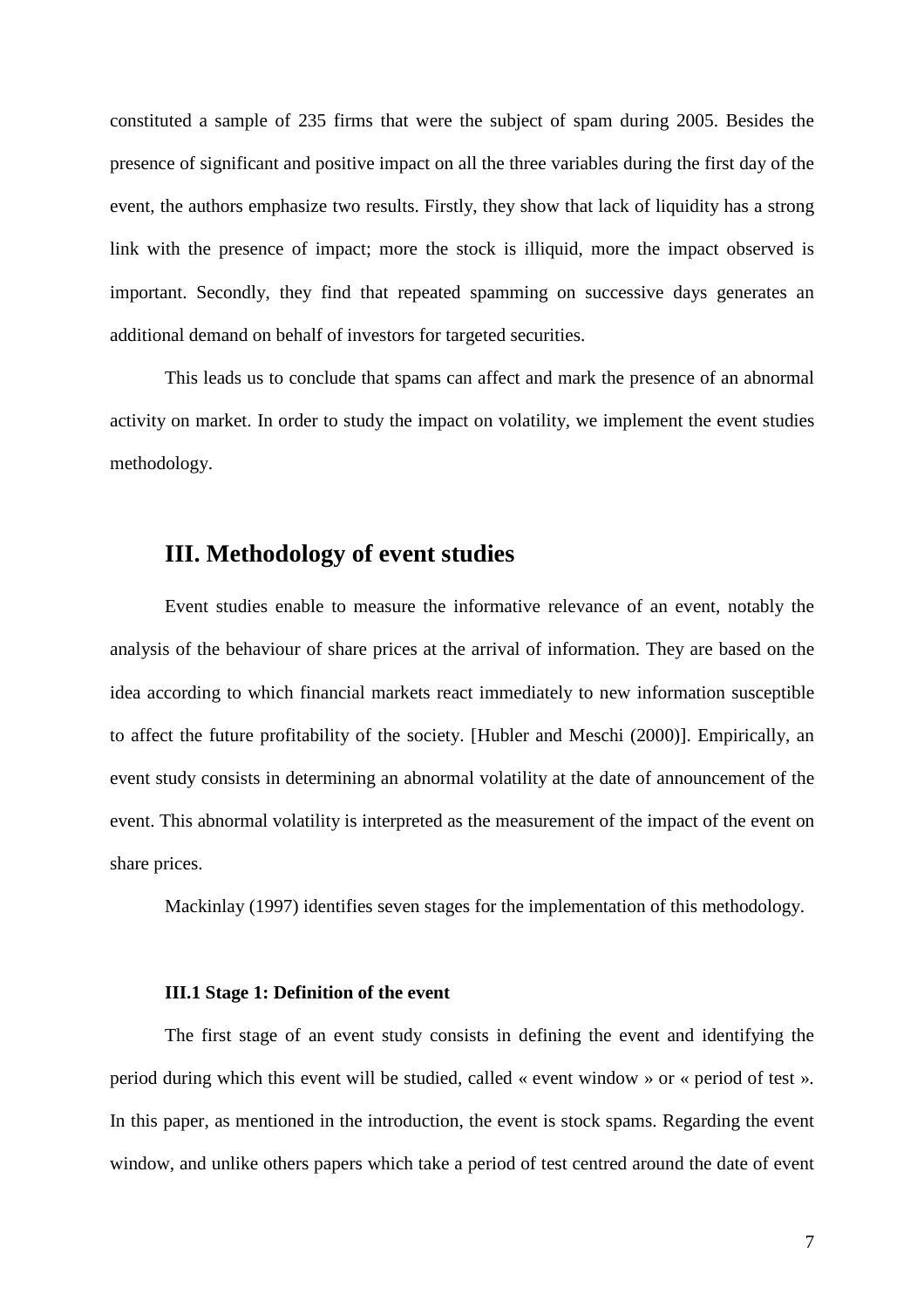[Hubler and Meschi (2000)], we choose a period of test of length 15 days which starts at the date of sending spam and spreads until the fourteenth day. Indeed, the stock spam is an advertising message which brings a private and little known information. So, we cannot fear flight of information of the type of those that can precede the official announcement of merger and acquisitions or earnings. Bohme and Holz (2006) led the same type of reasoning on an event study by returns; they chose an event window which begins at the date of announcement and extends until the fourth day.

#### **III.2 Stage 2: Selection criterion**

Once the event is defined, it is necessary to determine a selection criterion, *i.e.* a criterion on which the event study will be based. The majority of works on this topic have used either the volumes or the returns. In this paper, we chose volatility as criterion.

The volatility of a stock exchange security indicates in which amplitude the price of this security can vary, to the rise as to the fall, relative to its average price, over a period of time. The volatility of assets is all the stronger as the market prices are unstable. This is in particular observed following an event concerning the security in question. However, assuming that volatility is constant over time amounts to suppose that the event specific to the firm does not affect the risk of its security.

Volatility must be estimated because it is not directly observable. For that, several methods can be used whose principal ones are:

• Squared return (Harris (1987), Dravid (1987)) :

$$
VT_{it}=R_{it}^2
$$

• Absolute value of return (Crouch (1970), Teiletche and Lespagnol (2005)) :

$$
VT_{it} = \big| R_{it} \big|
$$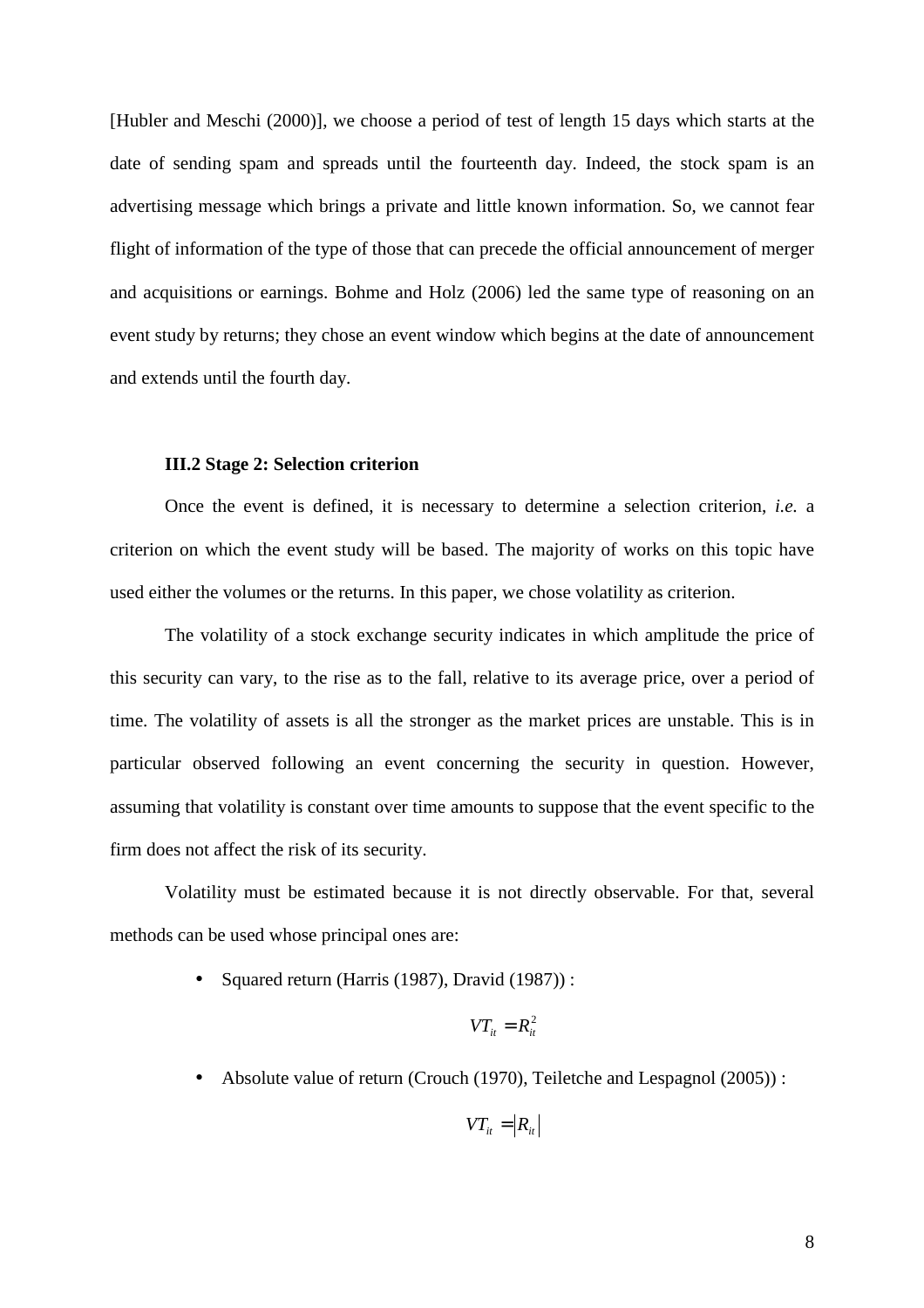The difference between the highest price and the lowest price (Parkinson (1980), Alizadeh, Brandt and Diebold (2002)) :

$$
VT_{it} = Ln(\frac{H_{it}}{B_{it}}) = Ln(H_{it}) - Ln(B_{it})
$$

Where  $H_i$  and  $B_i$  are respectively the highest and the lowest prices of security *i* on date *t.* 

The first two measurements are rather adapted for high frequency data (intra-day data), which is not the case for our study<sup>3</sup>. In addition, Parkinson (1980) and Alizadeh, Brandt and Diebold (2002) show that the use of the highest and the lowest prices of the same day, in comparison with the first two measurements, gives a better estimation of the true volatility. For these reasons, we adopt the third method to measure volatility.

#### **III.3 Stage 3: Normal volatility – Abnormal volatility**

To assess the impact of an event, it is necessary to calculate an abnormal volatility or an excess of volatility due to the event. The abnormal volatility is the difference between the observed volatility and the normal or theoretical volatility. The last one is the volatility that we would normally have observed in the absence of event; it must be modelled over a period preceding the period of test called "the estimation window".

#### **III.4 Stage 4: Estimation window**

The estimation window precedes the event window. It is much longer than the period of test; generally it has a length equal at least three times the length of event window in order to have enough number of observations for estimation. In our survey, we choose 146

<sup>&</sup>lt;sup>3</sup> We have daily data. These will be presented in the section IV.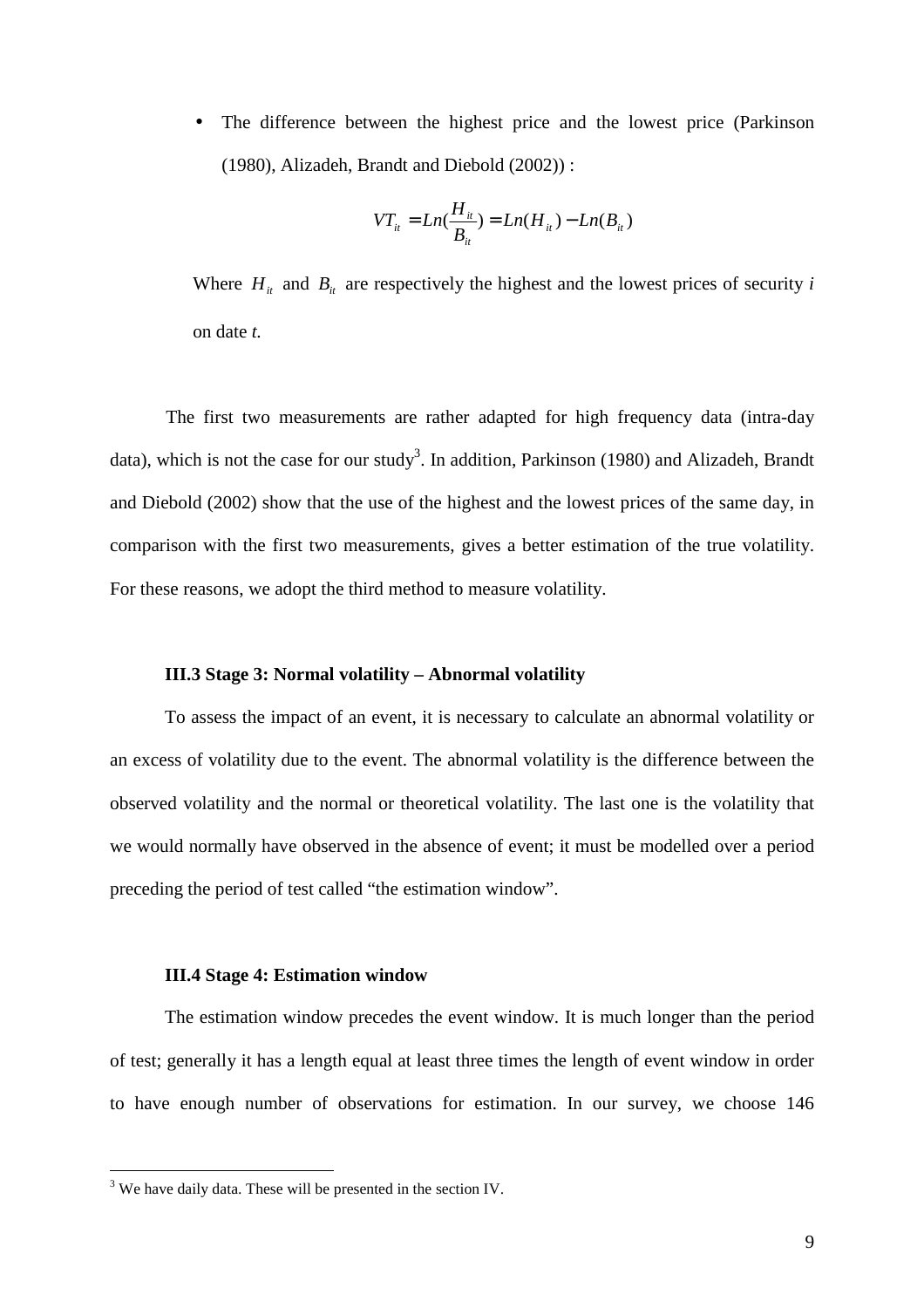observations<sup>4</sup> preceding the date of event. We must in particular ensure that the two windows do not overlap to prevent that the impact of the event is not found in the estimator and to avoid, thus, that the study is skewed.

The estimation window  $(L_1)$  and the event window  $(L_2)$  can be schematized as follows:

#### Figure 2: Estimation window and event window



#### **III.5 Stage 5: Test of hypothesis**

After having identified the estimation window, the abnormal volatility can be calculated. At this stage, we set up a test of hypothesis, *i.e.* a null hypothesis  $H_0$  against an alternate hypothesis  $H_1$ , in order to see if stock spams have an effect or not on volatility.

#### **III.6 Stage 6: Empirical results**

 $\overline{a}$ 

It is the stage of analysis of abnormal volatilities by implementing the appropriate statistical tests.

<sup>&</sup>lt;sup>4</sup> It is the maximum number of observations that we retained following the unavailability of historical stock quotes for some securities.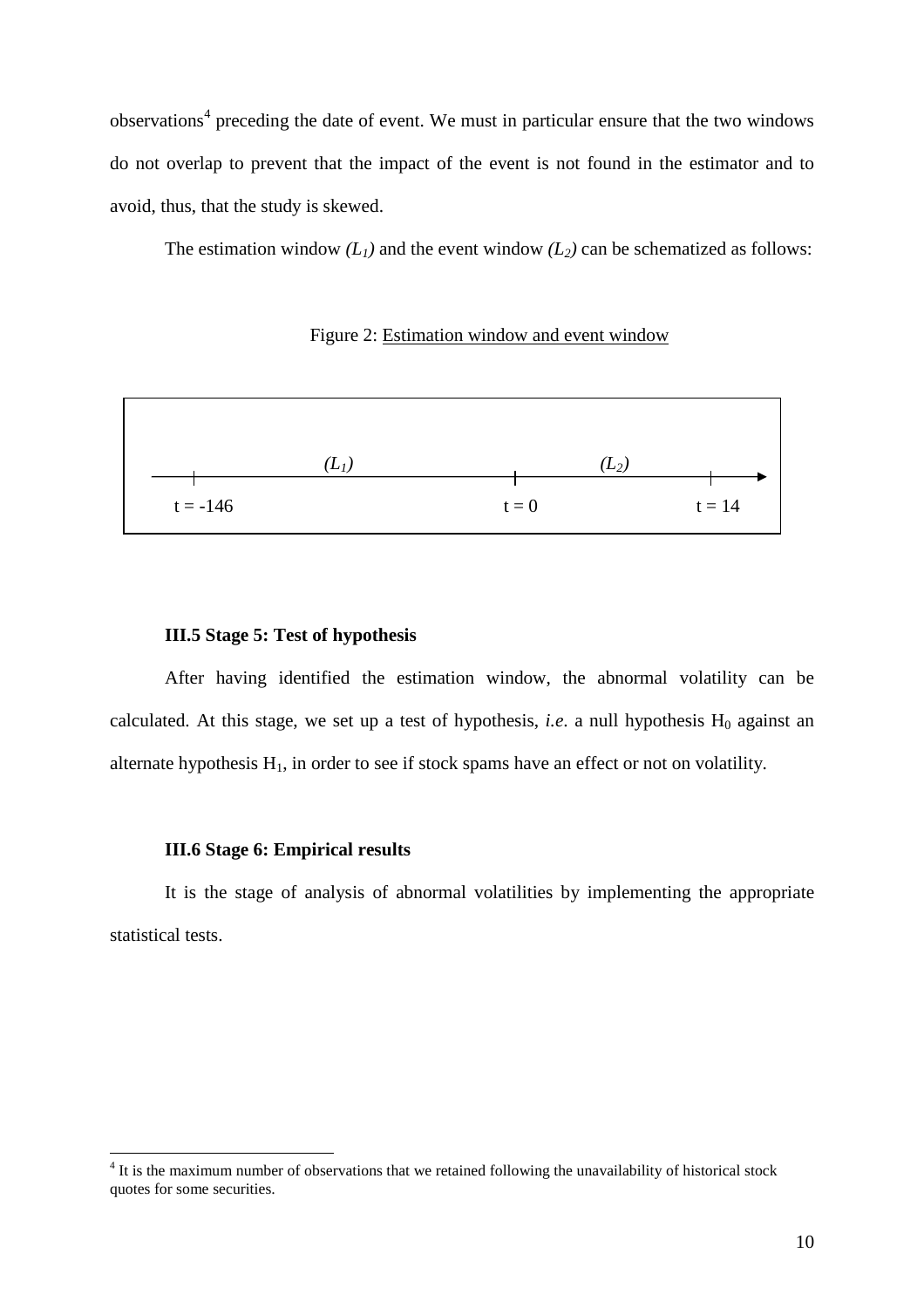#### **III.7 Stage 7: Interpretations and conclusions**

At this stage, we conclude if stock spams affected or not the volatility of targeted securities.

If the event studies methodology has the advantage of being validated and tested on various works, it supposes, however, some statistical properties which, unfortunately, are not always checked empirically. Theoretically, the method supposes that:

- The data are distributed according to a normal law.
- The volatilities of securities are independent and identically distributed (*iid*).
- The variance is constant over time.

In this paper, we consider each of these three hypotheses in applying the methodology on our data.

## **IV. Data**

The data used to lead our empirical study are extracted from the website <*http://www.spamnation.info/stocks/*>. This website lists all firms targeted by stock spams since 1999. But, to have the history of daily volumes for each stock, we used the *Datastream* database. In the beginning, we constituted a sample of 180 firms. However, the unavailability of historical prices for some companies, considering the majority of them have just been created, led us to remove them from the sample. Moreover, other securities had missing quotations on several days. These securities were also excluded from the sample. Finally, we kept only 110 firms. These firms fulfill the following criteria:

> • They were targeted by spams after January 2006 in order to obtain the largest possible number of data for the estimation window.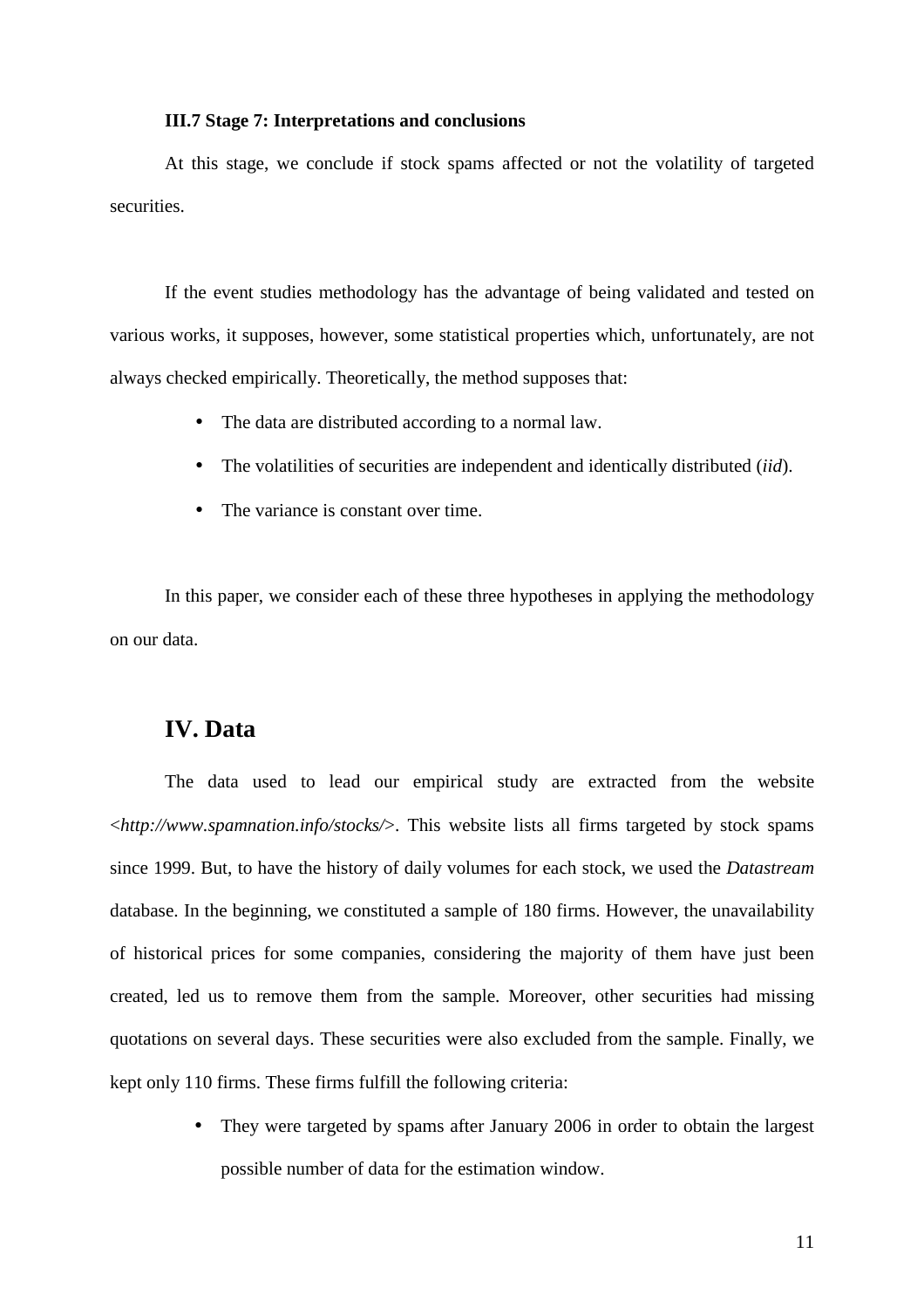- The availability of at least 100 historical prices starting from the date of sending the first spam.
- The number of missing quotations should not exceed 10.

The sample thus formed contains firms which were targeted by stock spams during the period from February 2006 to October 2008. For each firm, we have 161 daily volatility measurements (event window  $(15)$  + estimation window  $(146)$ ). These firms belong to varied sectors of activity; so we find companies specialized in multimedia, energy, biology, international distribution, telecommunications… Also, they are not all American; they come from different countries (Canada, China…). Nevertheless, the common point between these companies is that they are known under the name of penny stocks companies.

The penny stock term designates the stocks whose share price is extremely low. Generally, the share price is below 5 dollars, and firms which are targeted are very small and not commonly known. Another common point between these firms is that their securities are traded in OTC markets, notably the Over-The-Counter Bulletin Board (OTCBB) and the Pink Sheets, which are less controlled than the main stock exchanges. These markets do not have a physical place as the NYSE or the AMEX; they are only represented by a computer network that displays in real time the share prices. Firms quoted on these markets are speculative and highly illiquid; it is the reason for which they are targeted by advertising campaigns.

The abnormal volatility of stock *i* on day *t* is given by:

$$
AVT_{i,t} = VT_{i,t} - KT_{i,t}
$$

Where,

*AVTit*: the abnormal volatility of stock *i* on day *t*.

*VTit*: the real or observed volatility of stock *i* on day *t*.

 $KT_{it}$ : the theoretical volatility of stock *i* on day *t*.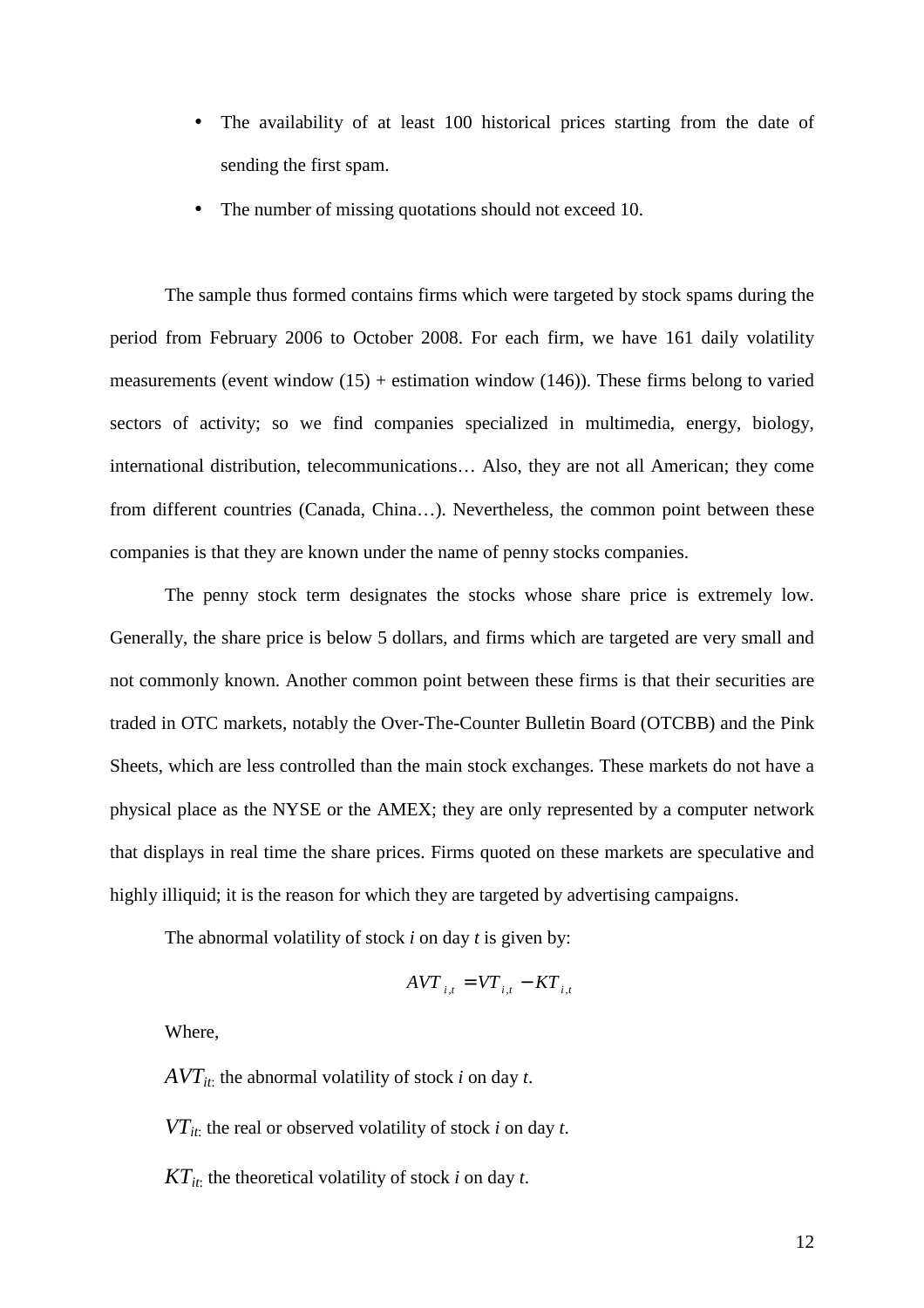To estimate the theoretical volatility, we use the stock's average volatility over the estimation window ( $KT_{i,t} = \frac{1}{146}\sum_{i=1}^{16}$ = = 146 1  $n^{t}$  – 146  $\sum_{t=1}^{t}$   $\sum_{i}$ 1 *t*  $KT_{i,t} = \frac{1}{146} \sum_{i} VT_{i,t}$ . The choice of this method is justified by its simplicity of implementation. Moreover, May and Tchemeni (1996), in a simulation study, underline that the use of the historical average of a variable gives better specified and more appropriate results than the use of the market model or the standardized model.

With this method, the calculation of abnormal volatility obeys the following expression:

$$
AVT_{i,t} = VT_{i,t} - \frac{1}{146} \sum_{t=1}^{146} VT_{i,t} \qquad ; t = 0, \dots, 14
$$

In order to appraise the informative content of the stock spam in terms of volatility, we test the null hypothesis  $H_0$  against the alternative hypothesis  $H_1$  at the 5% level:

 $\int H_0$ : Absence of abnormal volatilities  $\lfloor H_1$ : Presence of abnormal volatilities

We consider the following variables:

- *MAVT<sub>t</sub>*: The mean abnormal volatility of all stocks for every date of the event window:

$$
MAVT_{i} = \frac{1}{110} \sum_{i=1}^{110} AVT_{i,t}
$$

-  $\sigma_t$  (*MAVT*): standard deviation of mean abnormal volatilities. It is calculated for every date of the event window:

$$
\sigma_{t}(MAVT) = \frac{\sqrt{\frac{1}{110 - 1} \sum_{i=1}^{110} (AVT_{i,t} - MAVT_{t})^{2}}}{\sqrt{110}}
$$

 $-\theta_t$ : cross-sectional Student test; it is given by :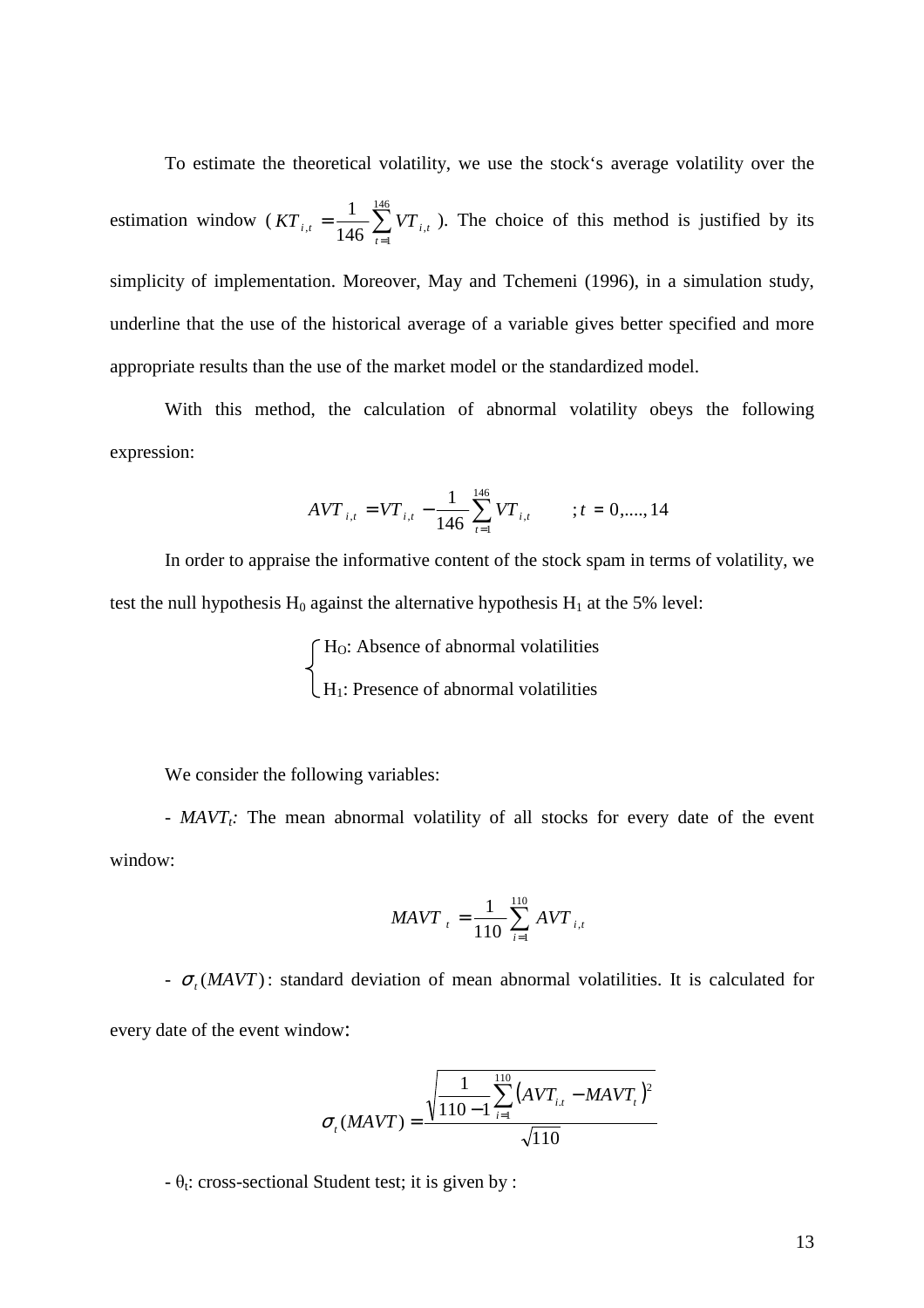$$
\theta_{t} = \frac{MAVT_t}{\sigma_t (MAVT)} \sim T_{N-1}
$$
\n(1)

## **V. Results**

#### **V.1 Cross-sectional Student test**

In order to justify the use of this test, we have tested the heteroscedasticity of the series of volatilities. Our results<sup>5</sup> show that 60 securities among 110 are heteroscedastic, *i.e.* their variances vary over time. To have unbiased results, it is necessary to take into account this fact. So, we implement the cross-sectional Student test which enables to calculate a variance for each date of the event window. In order to apprehend better the impact of spams, we represent graphically the evolution of the mean abnormal volatilities during the period of test.

According to table 2, we note that the sending of stock exchange spams generated an increase in the volatility of securities on the entire event window. This increase is significant over the first three days of the event and from  $t = 5$  to  $t = 13$ . Furthermore, we record the biggest abnormal variation of volatility  $(+8.79\%)$  in t = 0. The evolution of the mean abnormal volatilities (fig. 3) shows clearly this impact on the first day, then its progressive reduction until the fifth day where we note the weakest rise of volatility (+0.8%). Nevertheless, this last increase is not significant, and given that the mean abnormal volatility of the previous day (4th day) is also not significant, it lets us think that the impact has lasted only during the first three days. However, we realize from the 6th day the appearance again of a significant impact which continued until the date  $t = 13$ . But, this impact on the second interval of the event window  $[t=5; t=13]$  is less important than the one observed on the

<sup>&</sup>lt;sup>5</sup> Results are not reported in this paper. Nevertheless, they are available from the author.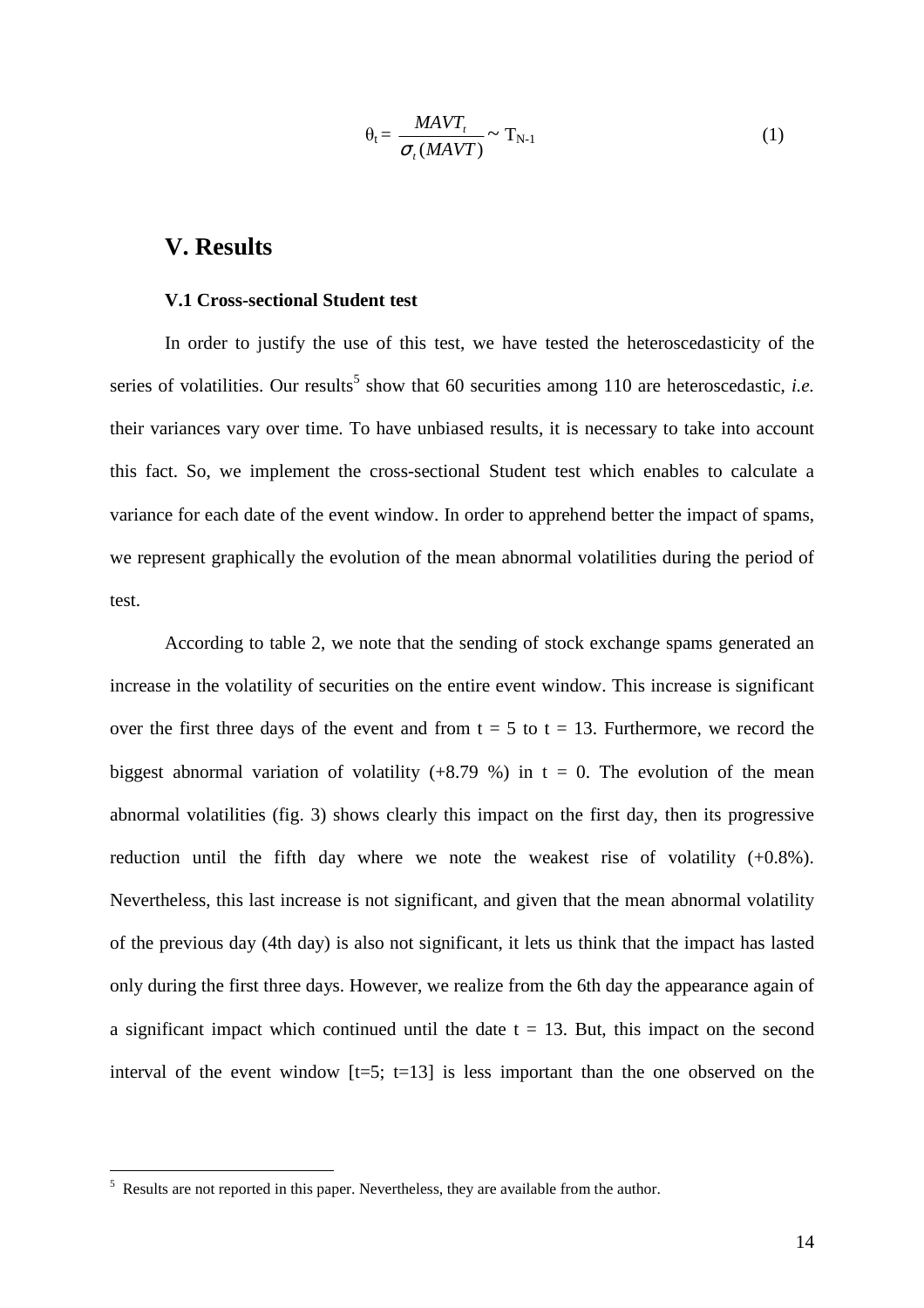interval  $[t=0; t=2]$ ; the increase in volatility over the second period varies between  $+3.77\%$ (14th day) and +4.67% (6th day).

It should be noted that this increase in volatility is associated with a rise of volumes on the one hand, and a rise of returns followed by a fall, on the other hand<sup>6</sup>. Indeed, volumes and volatilities have evolved in the same sense. Increased movements of transaction (purchases and/or sales) on securities targeted by stock spams have led to a widening of the range [lowest price - highest price]. These results corroborate the works of Crouch (1970), Harris (1987) and Jain and Joh (1988) who showed a positive relationship between volume and volatility.

On the other hand, the increase in volatility is put in parallel with as well an increase as a reduction of returns. This can be interpreted as follows:

- If the increase of volatility is accompanied by an increase in returns: the answer of investors to the messages of spammers by purchasing massively securities raises the prices. Consequently, the difference between the highest and the lowest price of the day emphasizes an important variation. In this case, the widening of the range is rather from the side of the highest price. This seems to corroborate the work of Gallant, Rossi and Tauchen (1992) and Hanke and Hauser (2008) who show a positive relationship between return and volatility.
- If the increase of volatility is accompanied by a decrease in returns: investors, having a very modest budget, cannot invest in shares quoted on known stock exchange as the NYSE or the NASDAQ. When they receive the message from the spammer, they believe in the information contained there in the hope of becoming rich and making fortunes. Hence, they respond positively to the request of the spammer by buying securities with large quantities. However,

 $\overline{a}$ 

<sup>&</sup>lt;sup>6</sup> In previous papers respectively relating to the impact of stock spams on volumes and on returns, we have obtained positive and significant variations in volume over the entire period of test. However, returns were affected positively the first day of the event and negatively the following days.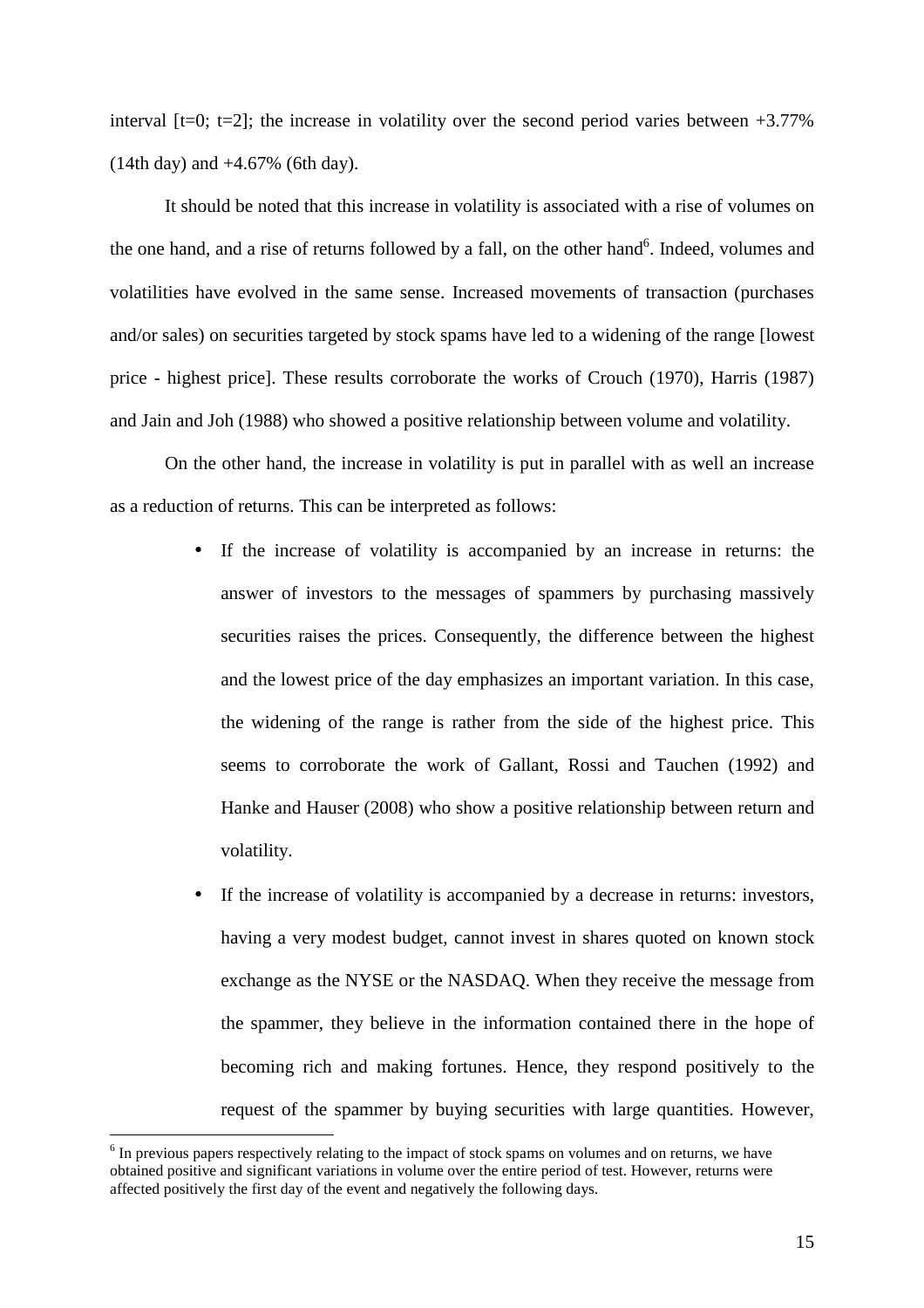when they realize the next days that prices did not climb as that was promised in messages, they try to get rid of securities by selling them at low prices. The movement of sale with significant quantities leads to an increase in the fluctuation in prices. The widening of the difference between the highest and the lowest price, in this case, is generated by a reduction in the lowest price. These results are consistent with those of Pindyck (1984) who attributes the decline in return of the NYSE market index during the period 1965-1981 to an increase in volatility. Similarly, French, Schwert and Stambaugh (1987) find that the volatility of S&P is negatively related to return.

The consignment of stock spams has generated positive and significant mean abnormal volatilities over 12 days. So, we reject the null hypothesis  $H_0$ . The appearance of new information, which is in our case the messages of spam, increased uncertainty about the penny stock securities. This uncertainty resulted in a rise of the volatility of share prices following the increase in the movement of transaction.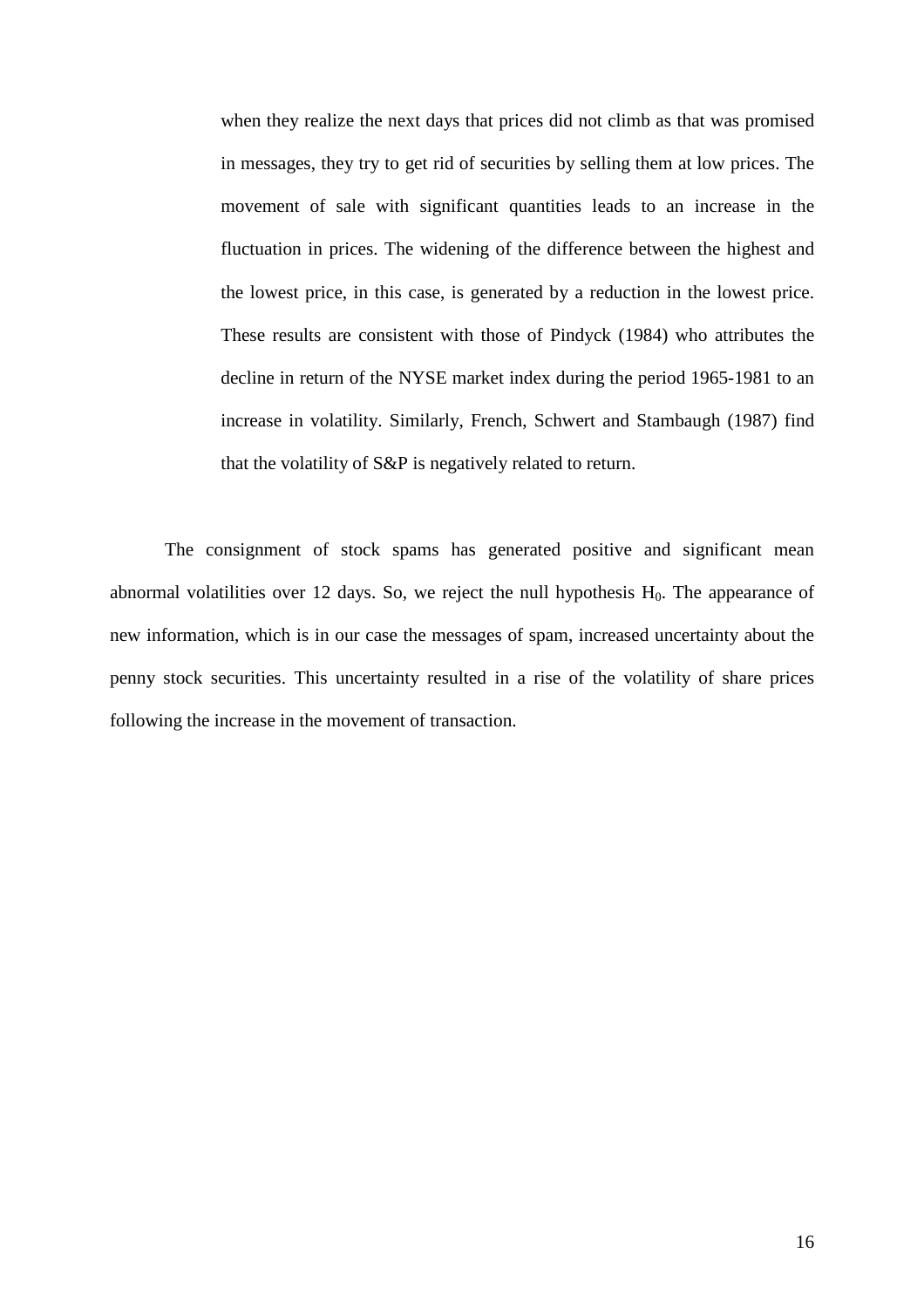| <b>Date</b>      | $MAVT_t$ (%) | $\theta_t$ |
|------------------|--------------|------------|
| $\boldsymbol{0}$ | $+8.79$      | 2.980**    |
| $\mathbf{1}$     | $+8.31$      | 3.764***   |
| $\overline{2}$   | $+5.55$      | 3.012**    |
| 3                | $+1.84$      | 1.249      |
| $\overline{4}$   | $+0.8$       | 0.603      |
| 5                | $+4.67$      | $2.213*$   |
| 6                | $+5.28$      | $2.454*$   |
| $\boldsymbol{7}$ | $+3.92$      | 1.994*     |
| 8                | $+5.73$      | $3.124**$  |
| 9                | $+4.01$      | $2.555*$   |
| 10               | $+5.79$      | 2.857**    |
| 11               | $+3.94$      | $2.612**$  |
| 12               | $+3.43$      | $2.226*$   |
| 13               | $+3.77$      | $2.240*$   |
| 14               | $+3.01$      | 1.693      |
|                  |              |            |

Table 2: Mean abnormal volatilities (%) and statistics of Student

\* significant at 5%

\*\* significant at 1%

\*\*\* significant at 0,1%

Fig. 3: Evolution of mean abnormal volatilities during the event window

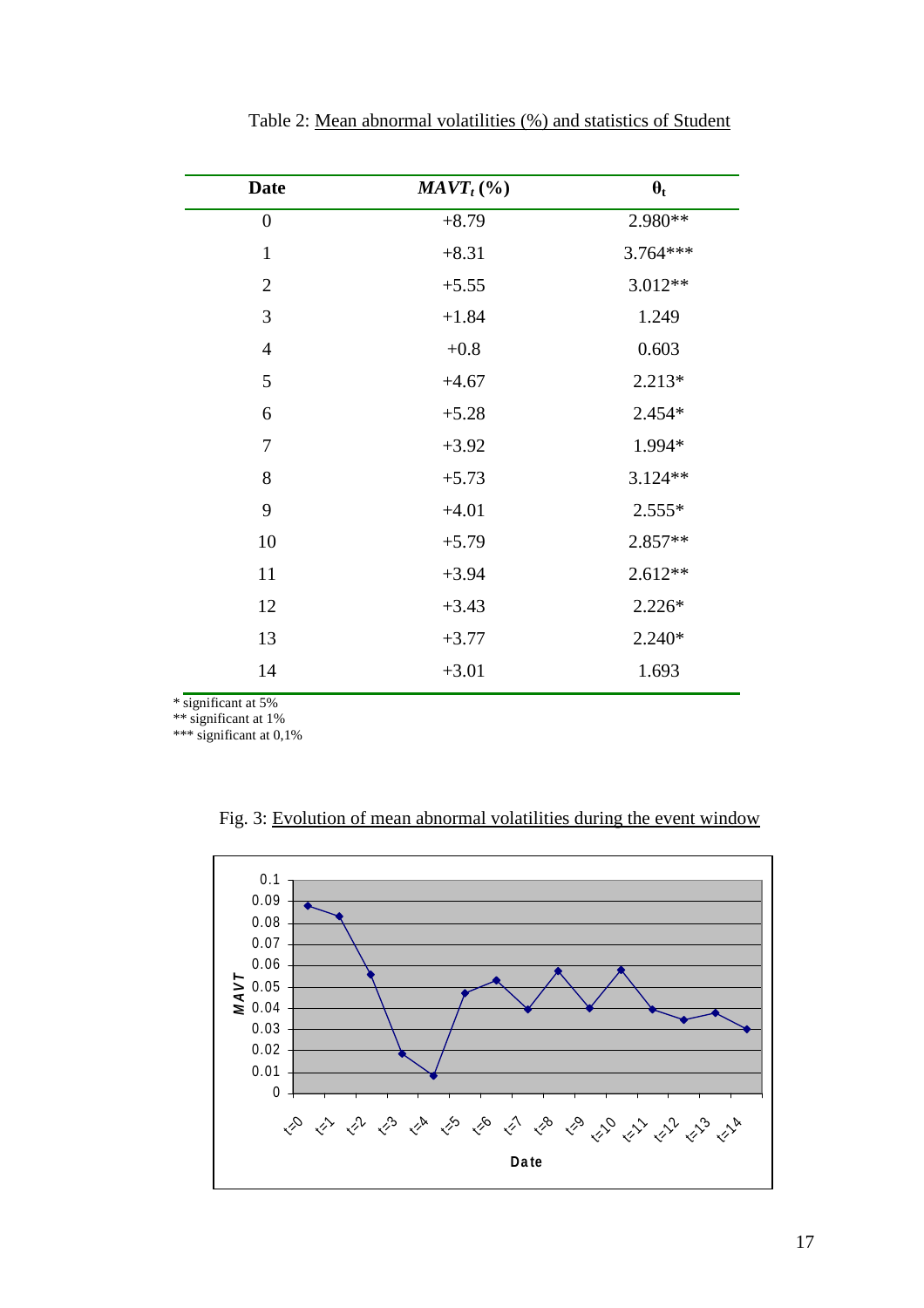The first two limits of the event studies methodology are rather associated with the implementation of the Student test described according to equation (1). This parametric test assumes that the data are distributed according to a normal law, on the one hand, and they are independent and identically distributed *(iid)*, on the other hand. However, these two assumptions are not checked on our data<sup>7</sup>, which is a general characteristic of financial series. So, the use of this first test can not reflect the real effect of stock spams on volatility. In order to improve and to give more robustness to our results, we apply now a second statistical test which enables to cure these limits.

#### **V.II Cowan rank test**

This second test is used in order to lift completely the hypothesis not checked by the cross-sectional Student test. It is a nonparametric test for which it is not necessary to specify the conditions that the sample has to fill. Nonparametric tests such as the sign test, the generalized sign test or the Wilcoxon signed rank test were already largely used (Berry, Gallinger and Henderson (1990), Giaccotto and Sfiridis (1996), Campart and Pfister (2008)). However, the test of Cowan (1992), to our knowledge, has never been applied.

The statistic of the test is given by the following formula:

$$
Z_{\text{Cowan}} = \sqrt{L_2} \frac{K_D - E(K)}{\sqrt{\frac{1}{L} \sum_{t=1}^{L} (K_t - E(K))^2}} \sim N(0,1)
$$
 (2)

Where,

*L2*: length of the event window.

*K*<sub>*D*</sub> : average rank of all stocks on date *D*;  $D \in [0, 14]$ 

 *E(K)* : expected average rank : 2  $E(K) = \frac{L+1}{2}$ 

<sup>&</sup>lt;sup>7</sup> Results are not reported in this paper. Nevertheless, they are available from the author.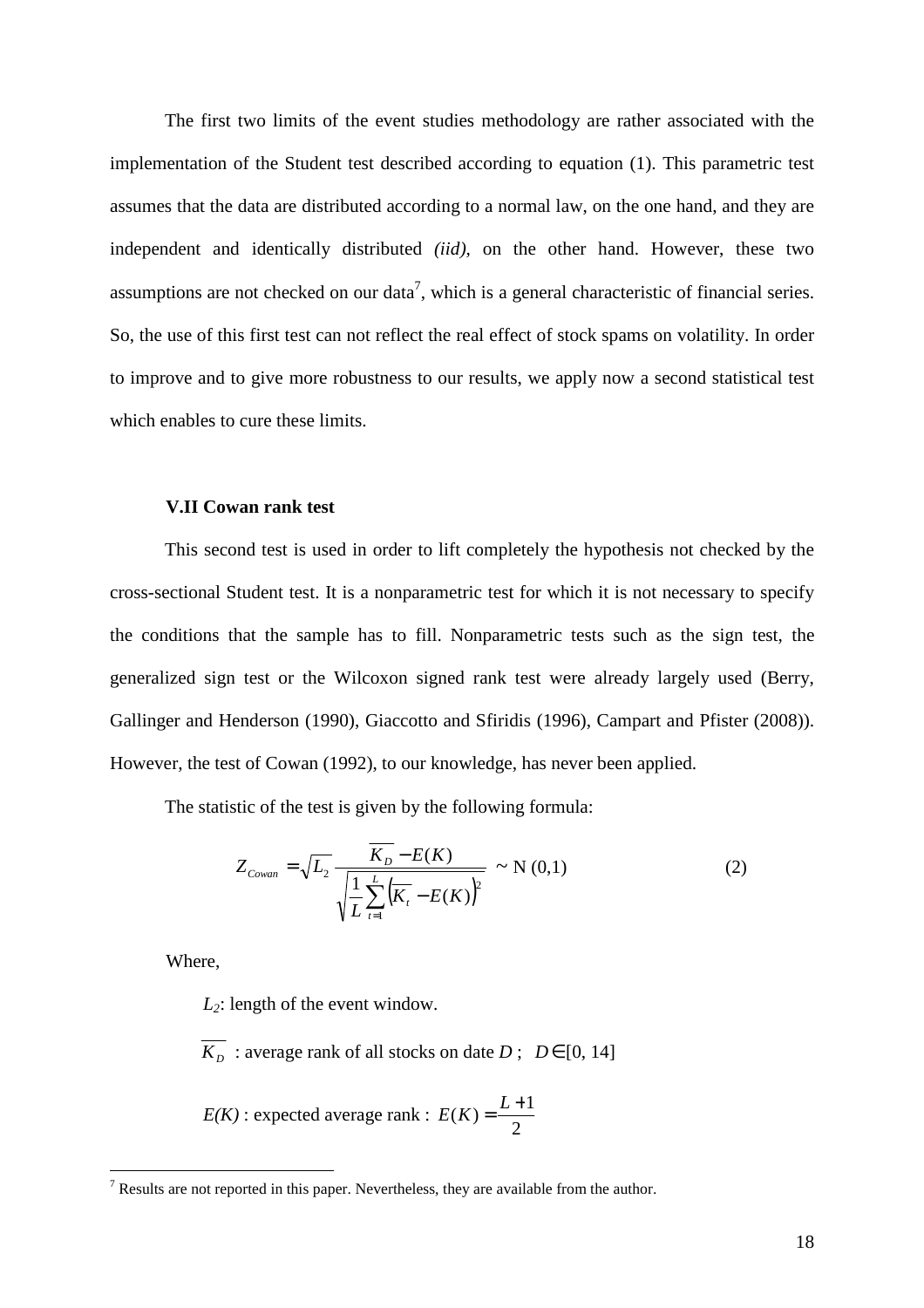- *L*: length of the period of analysis (= estimation window  $(LI)$  + event window *(L2)*).
- *K*<sub>t</sub>: average rank of all stocks on date *t*;  $t \in [-146, 14]$

Under the null hypothesis of no abnormal volatilities, the test of Cowan allows to compare the average ranks of each date of the event window with the expected average rank calculated over the complete period of study. To implement it, we have to firstly transform, for each firm, the series of abnormal volatility into their respective ranks. These ranks are defined in ascending order: rank 1 and 161 correspond respectively to the lowest and the highest abnormal volatility in the series.

The results of this test are reported in table 3.

We realize that results are not sensitive to the used statistical test. As we have found previously in the cross-sectional Student test, volatility, here, is also positively and significantly affected during 12 days of the period test (from  $t = 0$  to  $t = 2$  and from  $t = 5$  to  $t =$ 13). The most important variation is observed during the first day of the event (100.1) where all securities are assigned by high ranks above the average rank. This reaction consists in a positive response from investors who believed in the information contained in spams. The next two days ( $t = 1$  and  $t = 2$ ) show a fall in volatility expressed by a reduction in the value of the average rank. This demonstrates that the effect starts to disappear gradually, especially when this degradation finishes by non significant average ranks; such is the case of days 4 and 5. However, dice the sixth day  $(t = 5)$ , we observe that the increase in volatility comes back to become significant; the average rank of volatilities during this day  $(6<sup>th</sup>$  day) exceeds the expected average rank and amounts to 87,7. This significant impact was continued until the  $13<sup>th</sup>$  day.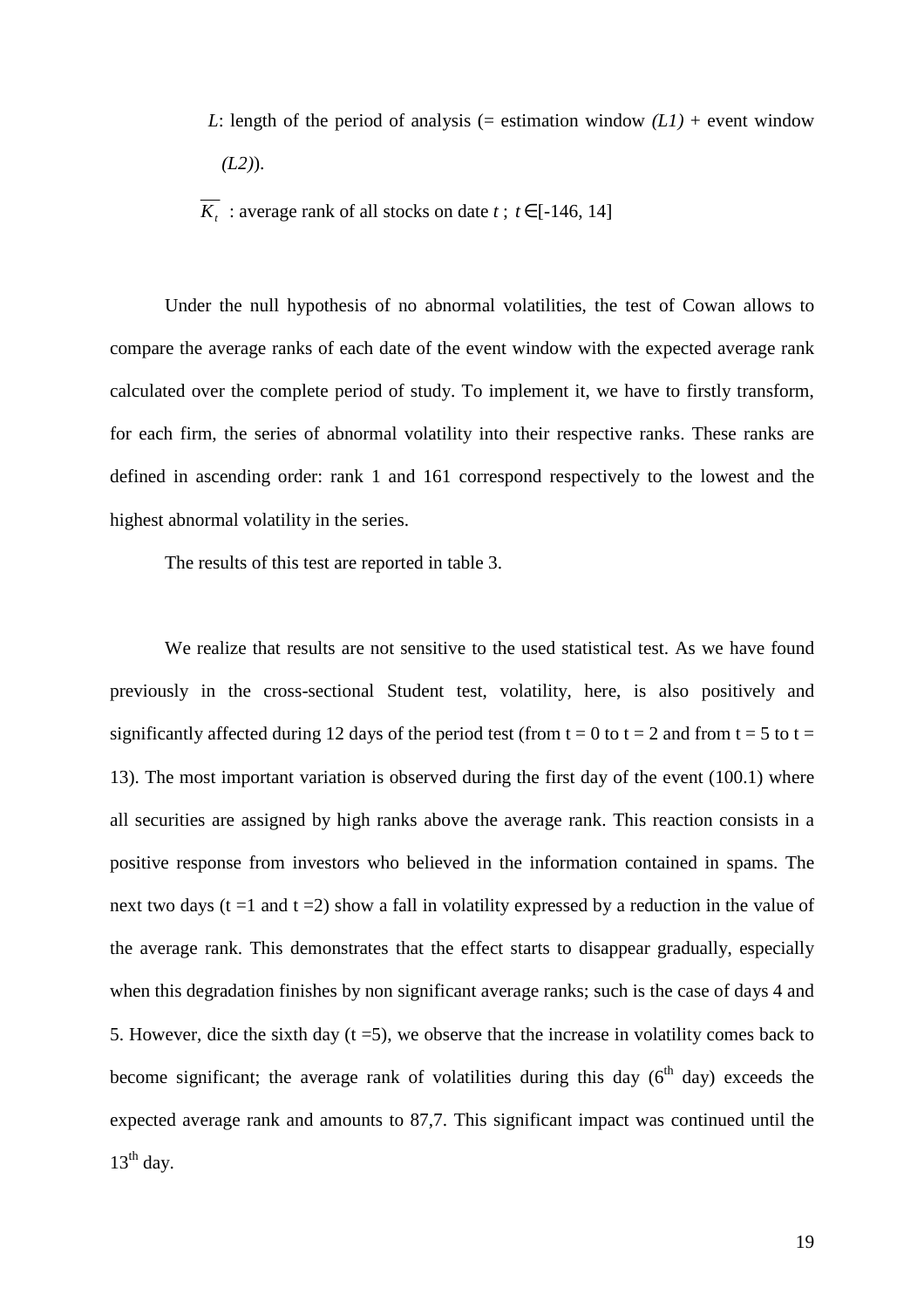Buyers and sellers of penny stock's securities, by their movements of transaction, contribute to increase volatility. However, the rise of volatility during the second period from  $t = 5$  to  $t = 13$  is less pronounced than the effect observed during the first three days. This can be explained by the fact that change in volatility during the first days is generated by a widening of the gap [lowest price - highest price] from only one side (the side of the highest price) insofar as the investors respond to spams by massive purchases of stocks, which increases the share prices. While in the second period (from  $t = 5$  to  $t = 13$ ), the widening of the range is rather done on both sides because the investors who were purchasers during the first period are very quickly transformed into sellers when they realize that the information to which they have responded is a swindle.

Finally, the use of the cross-sectional Student test as well as the Cowan rank test gives us the same result: stock spams have a positive and significant impact on the volatility of penny stock's securities. This finding leads us to record that the business of spamming is flourishing and continues to make money for spammers. Indeed, with the use of data more recent compared to those of the works of Bohme and Holz (2006), Frieder and Zittrain (2007) and Hanke and Hauser (2008), we expected that investors have realized that these campaigns of stock spams are scams, and therefore, no impact will be observed on volatilities. However, we find that investors still continue to believe in such information in the hope to become rich.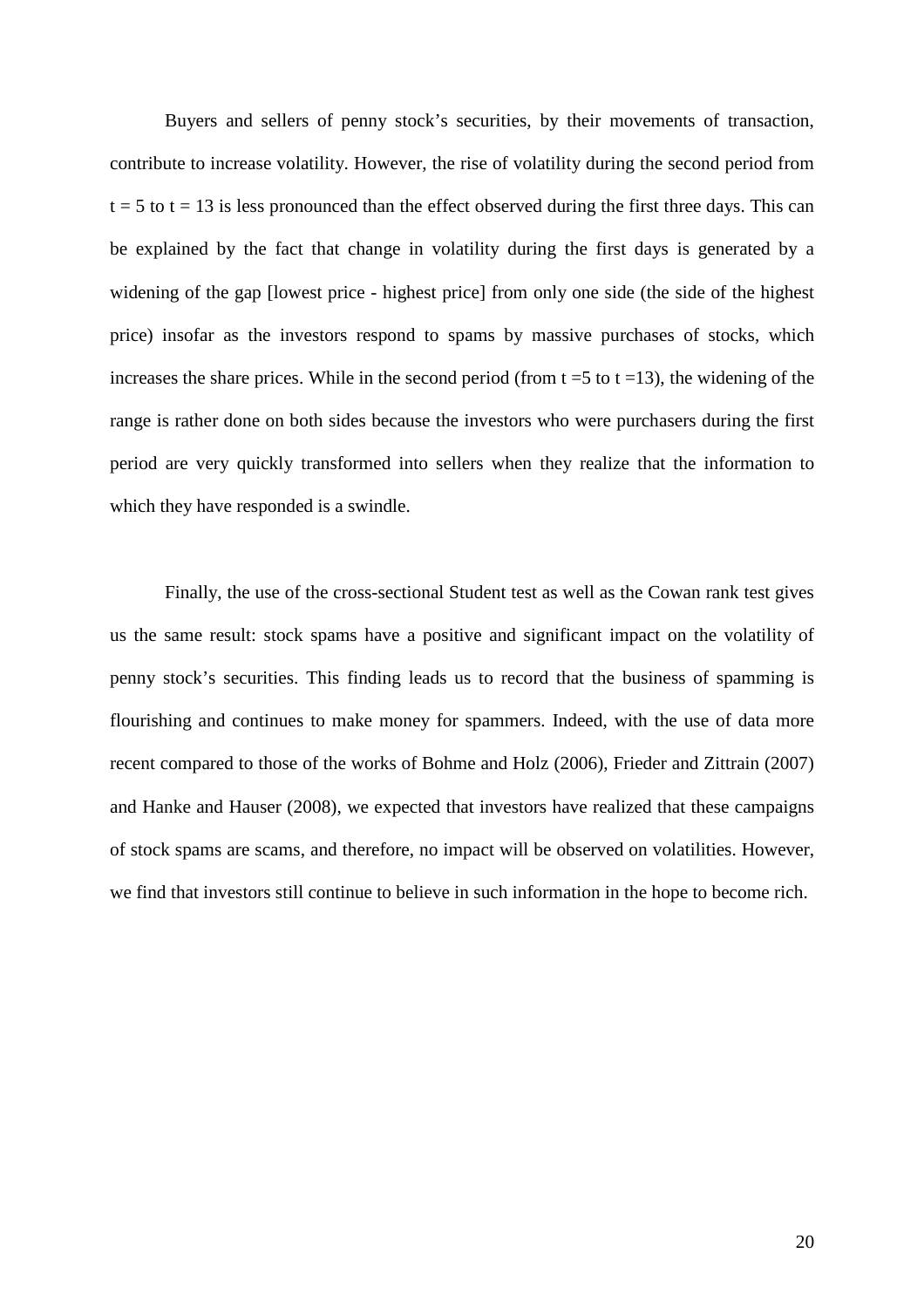| <b>Date</b>    | $K_{D}$ | $\mathbf{Z}_{\text{Cowan}}$ |
|----------------|---------|-----------------------------|
| $\overline{0}$ | 100.1   | 5.587***                    |
| $\mathbf{1}$   | 99.8    | 5.518***                    |
| $\overline{2}$ | 95.4    | 4.215***                    |
| 3              | 83.7    | 0.813                       |
| $\overline{4}$ | 85.5    | 1.321                       |
| 5              | 87.7    | 1.962*                      |
| 6              | 92.9    | 3.481***                    |
| $\tau$         | 89.7    | 2.550*                      |
| 8              | 90.9    | 2.906**                     |
| 9              | 90.8    | 2.880**                     |
| 10             | 91.4    | 3.047**                     |
| 11             | 92.1    | 3.249**                     |
| 12             | 90.4    | 2.755**                     |
| 13             | 90.5    | 2.802**                     |
| 14             | 87.3    | 1.858                       |

Table 3 : Cowan rank test

\* significant at 5%

\*\* significant at 1%

\*\*\* significant at 0,1%

## **VI. Conclusion**

This paper has focused on the impact of stock spams on the volatility of penny stock's securities. For this purpose, we constituted a sample of 110 companies which were targeted by spams between February 2006 and October 2008. After we calculated the mean abnormal volatilities over the event window of 15 days by using the event studies methodology, we set up two statistical tests: a parametric test (cross-sectional Student test) and a nonparametric test (Cowan rank test).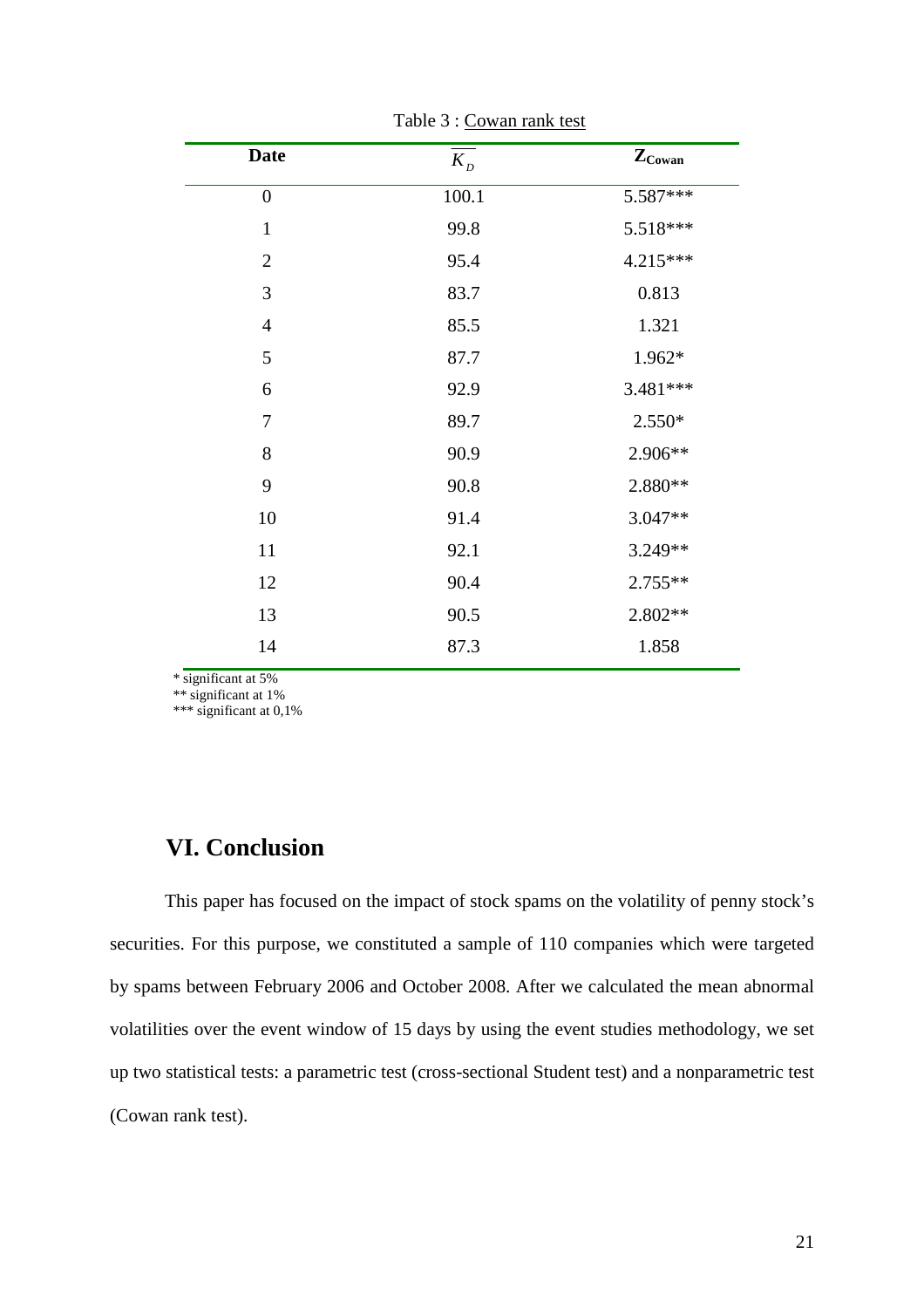The results of both tests show that stock spams affect positively and significantly the volatility of prices: a widening of the variation [lowest price - highest price] was noticed following the consignment of messages by the spammers. This seems to corroborate the works of Koski (1998) and Hanke and Hauser (2008) who also found an increase in volatility following respectively the announcement of stock splits and stock spams. We can conclude that the spamming activity is a very lucrative business which continues to affect the behaviour of investors who still believe in wrong information in the hope to accomplish profits. However, if significant increases in volatility are observable, the effect cannot be generalized to all securities in the sample. So, it would be interesting to detail the results by studying the impact on each security. Moreover, the number of spams received per day during the duration of the advertising campaign varies from one security to another. Thus, we record for some stocks 3 or 4 messages received throughout the period of the campaign, whereas we note for other stocks hundreds of messages received during only one day. In this context, it would be also very convenient to study the extent of the impact according to the number of messages received by security.

## **References**

- 1. Alizadeh.S, Brandt.M.W, Diebold.F.X (2002), "Range-Based Estimation of Stochastic Volatility Models", *The Journal of Finance,* vol.57, No.3, pp.1047-1091.
- 2. Berry.M.A, Gallinger.G.W, Henderson.G.V (1990), "Using Daily Stock Returns in Event Studies and the Choice of Parametric Versus Non Parametric Test Statistics", *Quarterly Journal of Business and Economics,* vol.29, pp.70-85.
- 3. Bohme.R, Holz.T (2006), "The Effect of Stock Spam on Financial Markets", *SSRN Working paper N<sup>o</sup> . 897431*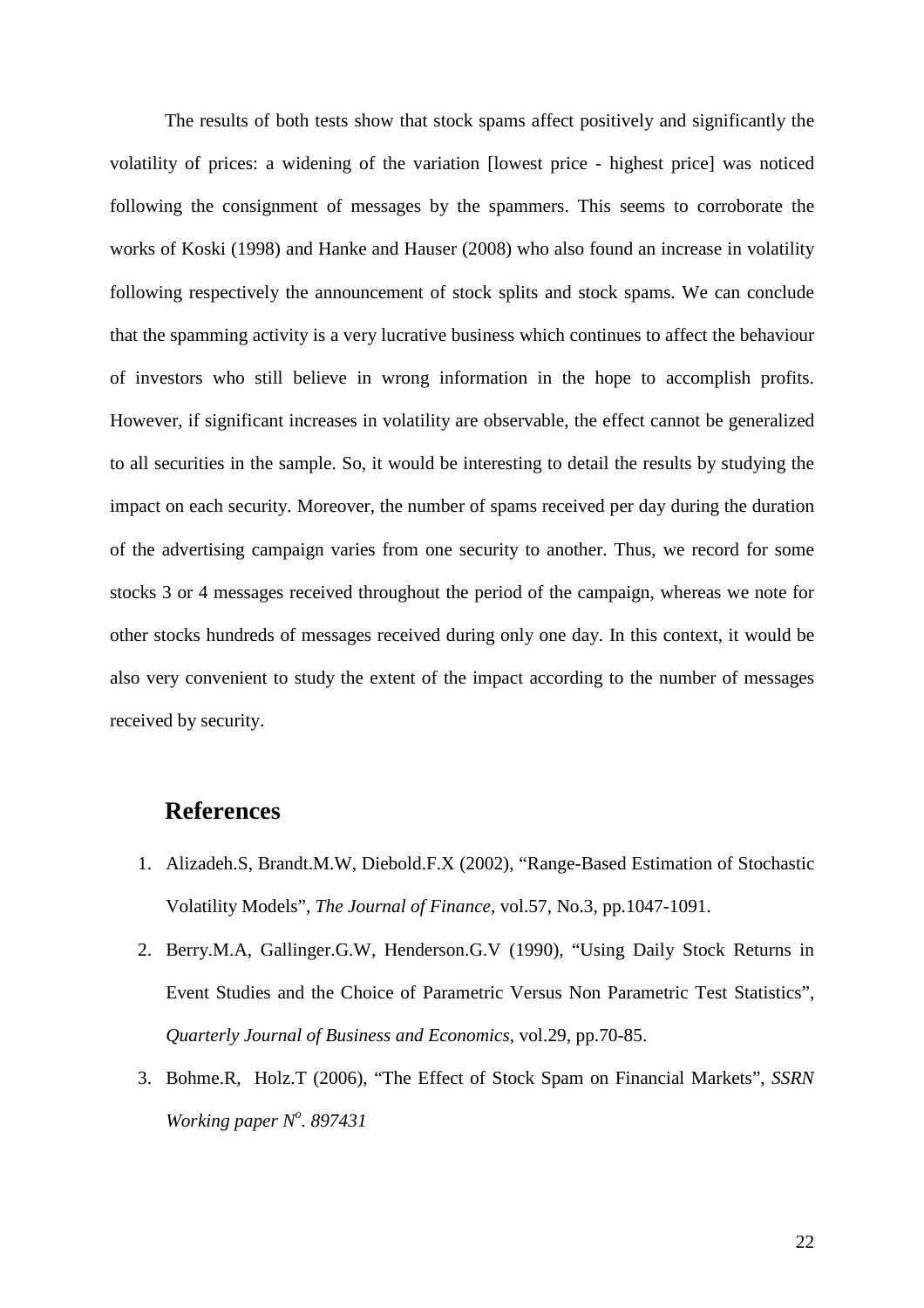- 4. Bouraoui.T (2008), "L'impact des spams boursiers sur les volumes", *Working Paper EconomiX*, No.2008-11.
- 5. Bouraoui.T (2009), "Stock Spams: An Empirical Study on Penny Stock Market", *International Review of Business Research Papers*, vol.5, No.4, pp.292-305.
- 6. Campart.S, Pfister.E (2008), "Course technologique et valeur boursière : une étude d'événement basée sur l'industrie pharmaceutique", *Revue économique,* vol.59, No.2, pp.1-24
- 7. Cowan.A.R (1992), "Nonparametric Event Study Tests", *Review of Quantitative Finance and Accounting,* vol.2, pp.343-358.
- 8. Crouch.R.L (1970), "A Nonlinear Test of the Random-Walk Hypothesis", *The American Economic Review,* vol.60, No.1, pp.199-202.
- 9. Dravid.A.R (1987), "A Note on the Behaviour of Stock Returns Around Ex-Dates of Stock Distributions", *The Journal of Finance,* vol.42, No.1, pp.163-168.
- 10. Fama.E.F, Fisher.L, Jensen.M.C and Roll.R (1969), "The adjustment of Stock Prices to New Information", *International Economic Review*, vol.10, No.1, pp.1-21.
- 11. French.K.R, Schwert.G.W, Stambaugh.R.F (1987), "Expected Stock Returns and Volatility", Journal of Financial Economics, vol.19, No.1, pp.3-30.
- 12. Frieder.L.L, Zittrain. J.L (2007), "Spam Works : Evidence from Stock Touts and Corresponding Market Activity", *Harvard Public Law Working paper N°.135*
- 13. Gallant.A.R, Rossi.P.E, Tauchen.G (1992), "Stock Prices and Volume", *The Review of Financial Studies*, vol.5, No.2, pp.199-242.
- 14. Gardes.E.N (2003), "European Bank Mergers and Shareholder Wealth: the Cross Border Operation's Paradox", *Working paper, University of Pau (France)*
- 15. Giaccotto.C, Sfiridis.J.M (1996), "Hypothesis Testing in Event Studies: The Case of Variance Changes", *Journal of Economic and Business,* vol.48, pp.349-370.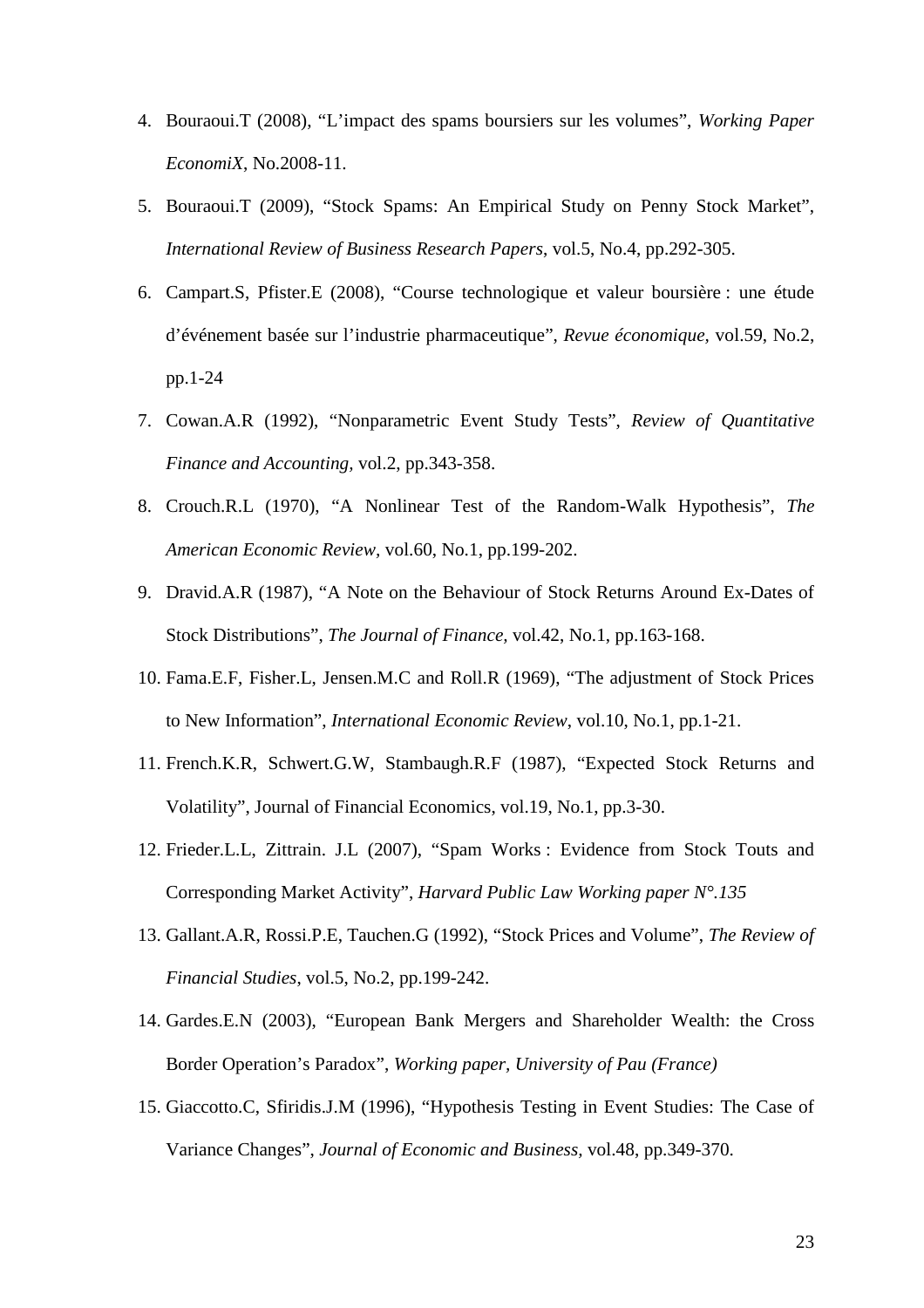- 16. Hanke.M, Hauser.F (2008), "On the Effects of Stock Spam e-mails", *Journal of Financial Markets*, vol.11, pp.57-83.
- 17. Harris.L (1987), "Transaction Data Tests of the Mixture of Distributions Hypothesis", *Journal of Financial and Quantitative Analysis,* vol.22, No.2, pp.127-141.
- 18. Hubler.J, Meschi.P.X (2000), "Alliances, acquisitions et valorisation boursière : application d'une méthodologie d'étude d'événements", *Revue Française de Gestion*, vol.131, pp.85-97.
- 19. Jain.P.C, Joh.G.H (1988), "The Dependence Between Hourly Prices and Trading Volume", *The Journal of Financial and Quantitative Analysis,* vol.23, No.3, pp.269- 283.
- 20. Koski.J.L (1998), "Measurement Effects and the Variance of Returns After Stock Splits and Stocks Dividends", *The Review of Financial Studies,* vol.11, No.1, pp.143- 162.
- 21. Mackinlay.A.C (1997), "Event Studies in Economics and Finance", *Journal of Economic Literature*, vol.35, No.1, pp.13-39.
- 22. Mai. H.M, Tchemeni.E (1996), "Etude d'événement par les volumes : méthodologies et comparaison", *cahier de recherche du CEREG*, No.10.
- 23. Mai. H.M, Tchemeni.E (2000), "Rachat des actions : analyse théorique et empirique", *cahier de recherche du CEREG*, No.12.
- 24. Mignon. V, Lardic.S (2003), "Analyse intra quotidienne de l'impact des news sur le marché boursier français", *Economie Appliquée*, tome LVI, No.2, pp.205-237.
- 25. Parkinson.M (1980), "The Extreme Value Method for Estimating the Variance of the Rate of Return", *The Journal of Business,* vol.53, No.1, pp.61-65.
- 26. Pindyck.R.S (1984), "Risk, Inflation and the Stock Market", *American Economic Review*, vol.74, No.3, pp.335-351.